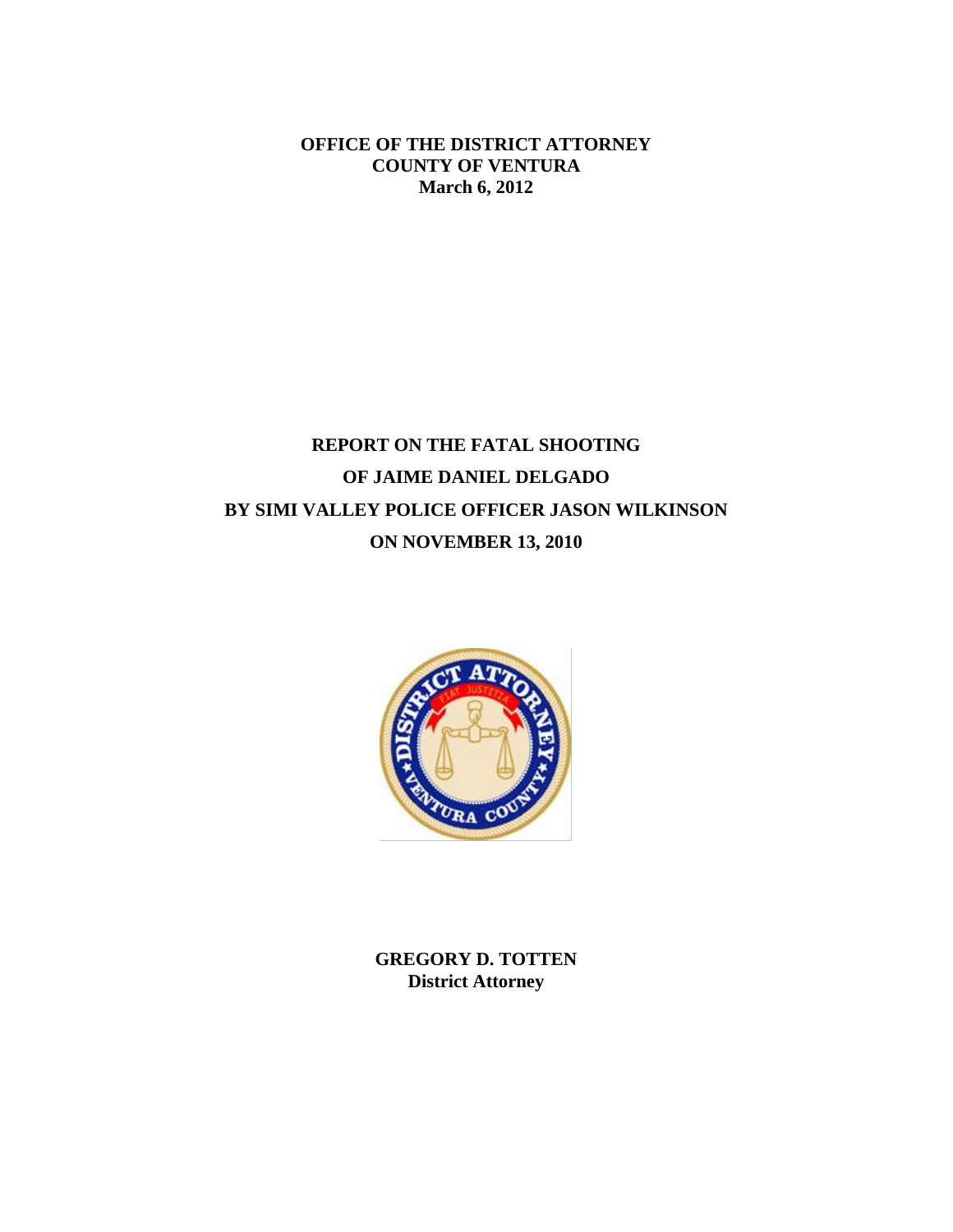# **TABLE OF CONTENTS**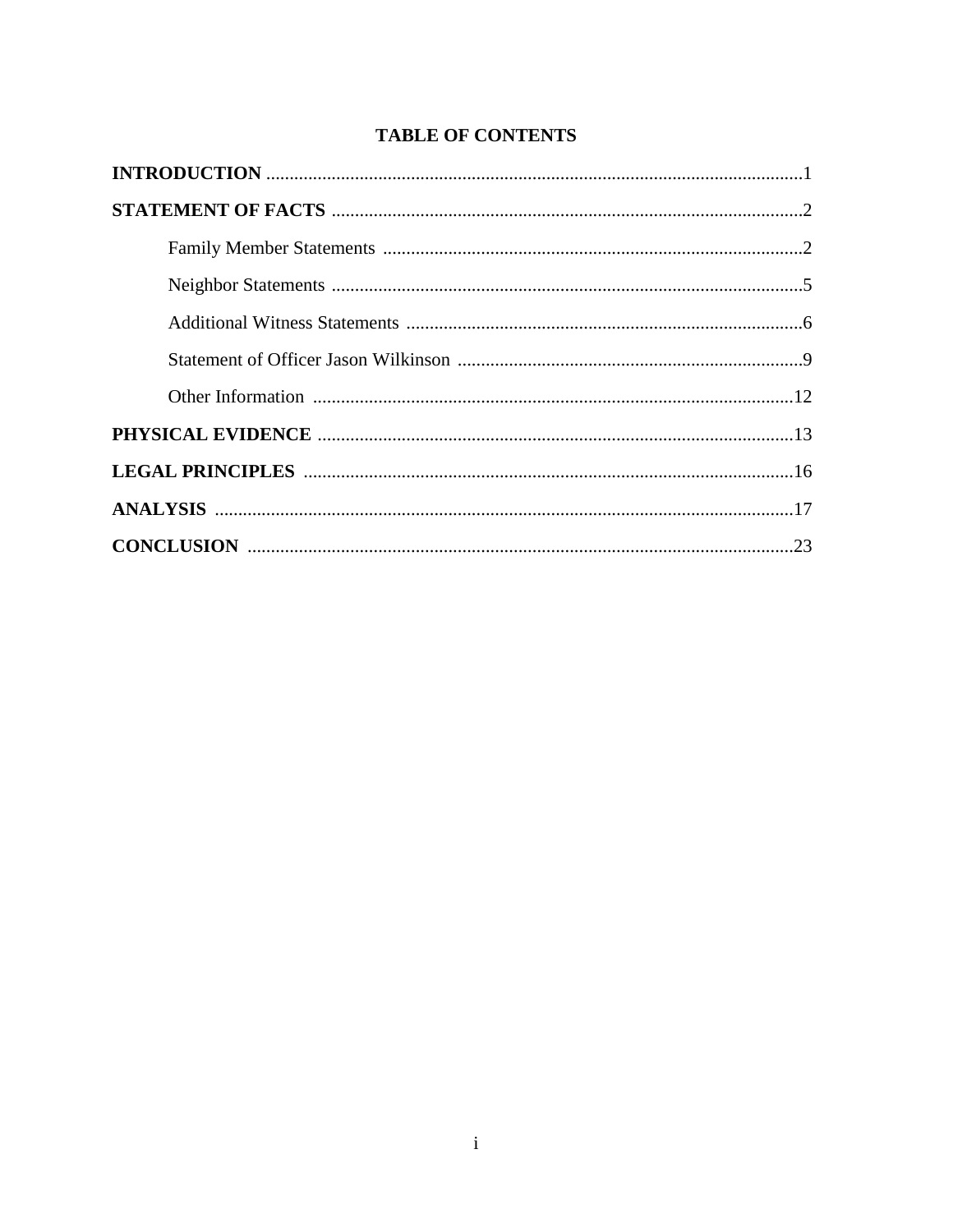#### **INTRODUCTION**

On November 13, 2010, Simi Valley Police Officer Jason Wilkinson responded to a 911 call involving a disturbance at 2611 Phipps Avenue in the city of Simi Valley. As Officer Wilkinson drove past a male pedestrian, Jaime Delgado, Delgado charged at Officer Wilkinson's police car. Officer Wilkinson swerved away from Delgado and stopped his police car a short distance from Delgado. When Officer Wilkinson exited his patrol car to contact Delgado, Delgado pulled a large knife from his waistband and ran directly at Officer Wilkinson. Officer Wilkinson then shot and killed Delgado. At the time of the shooting, Delgado had both alcohol and methamphetamine in his system, and was armed with three knives.

The District Attorney's Office has a 24-hour on-call officer-involved shooting team available to all Ventura County law enforcement agencies to assist in the investigation of officer-involved shootings. The District Attorney's review team consisted of Senior Deputy District Attorney Anthony Wold, who authored this report, and District Attorney Investigator Robert Coughlin.

The Simi Valley Police Department conducted a thorough and detailed investigation of the shooting, which included: interviewing witnesses, collecting physical evidence, photographing the area of the shooting, and conducting interviews with the involved officer as well as all responding officers. Officer Wilkinson cooperated in this investigation and provided a complete and voluntary statement regarding the shooting and the events leading up to the shooting. The Simi Valley Police Department investigation reports were then submitted to the District Attorney's Office for a determination of whether the shooting of Jaime Delgado was justified and, if not, whether criminal charges should be filed. The scope of the District Attorney's review was limited to those issues.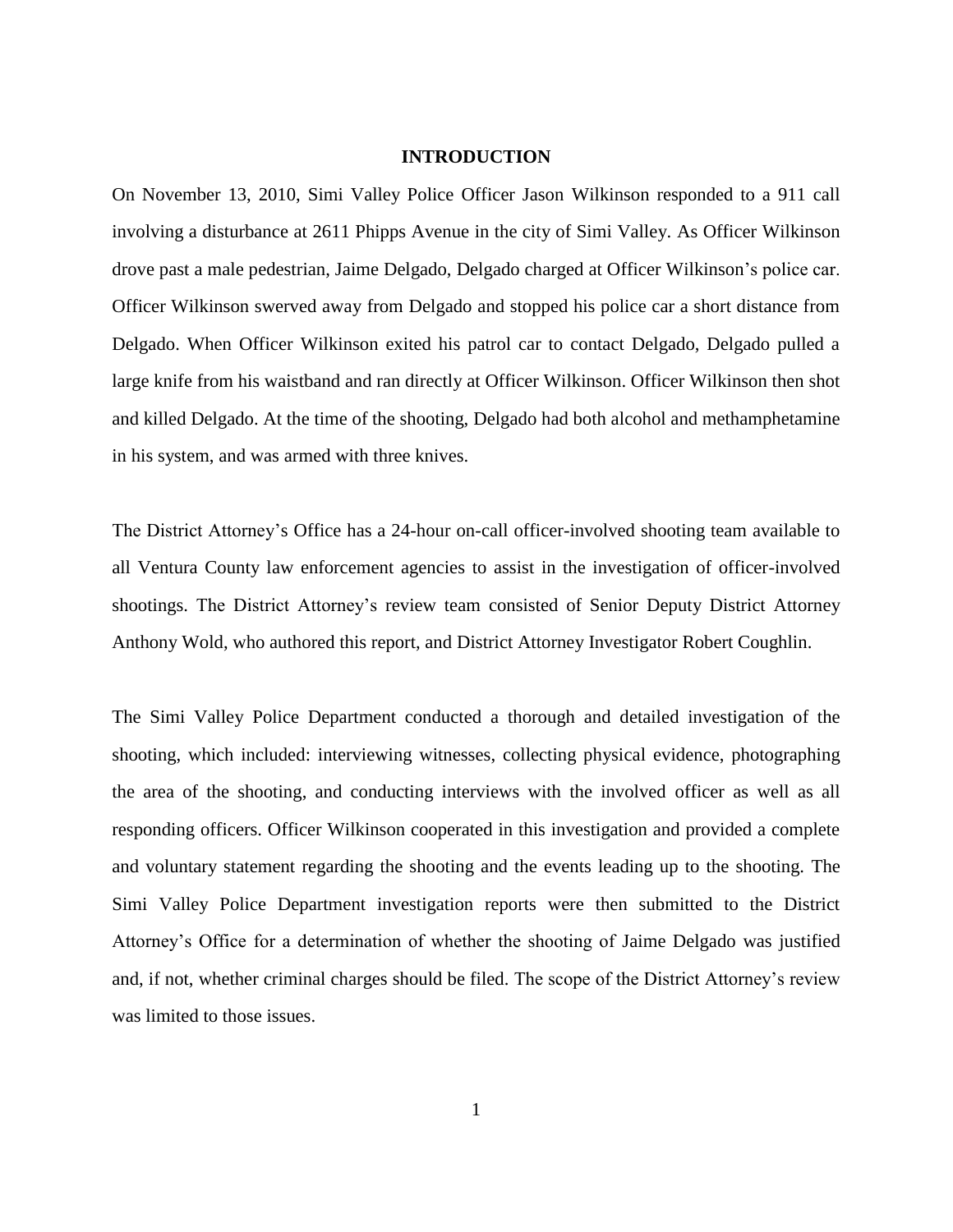The District Attorney's review included: studying over 500 pages of reports, documents, interviews of police and civilian witnesses, diagrams, photographs, audio recordings, records of radio transmissions, and visits to the scene of the shooting as well as consulting and interviewing the Ventura County medical examiner.

After a complete review of all of the evidence, it is the conclusion of the District Attorney that Officer Jason Wilkinson acted lawfully and in self-defense when he shot Jaime Delgado, and Delgado's resulting death was a justifiable homicide.

# **STATEMENT OF FACTS**

In the hours immediately preceding the shooting, Jaime Delgado, age 22, exhibited erratic and threatening behavior and armed himself with a knife. This behavior ultimately led to a 911 call for police assistance that was made at the direction of Delgado's mother. This 911 call resulted in Officer Wilkinson's response to the area where the confrontation and fatal shooting occurred. The shooting occurred at approximately 6:42 p.m. The District Attorney's review of the facts indicates the following:

#### **Family Member Statements**

At the time of his death, Delgado was living with his mother and sister at 2611 Phipps Avenue. This location is a multi-dwelling complex. Delgado had a history of drug addiction, particularly methamphetamine, of which his family was aware.

# Monica Zacarias

The evening of the shooting, Delgado's sister, Monica, reported that she arrived at the family residence accompanied by her mother, Margarita, and her father, Antonio Zacarias. Monica's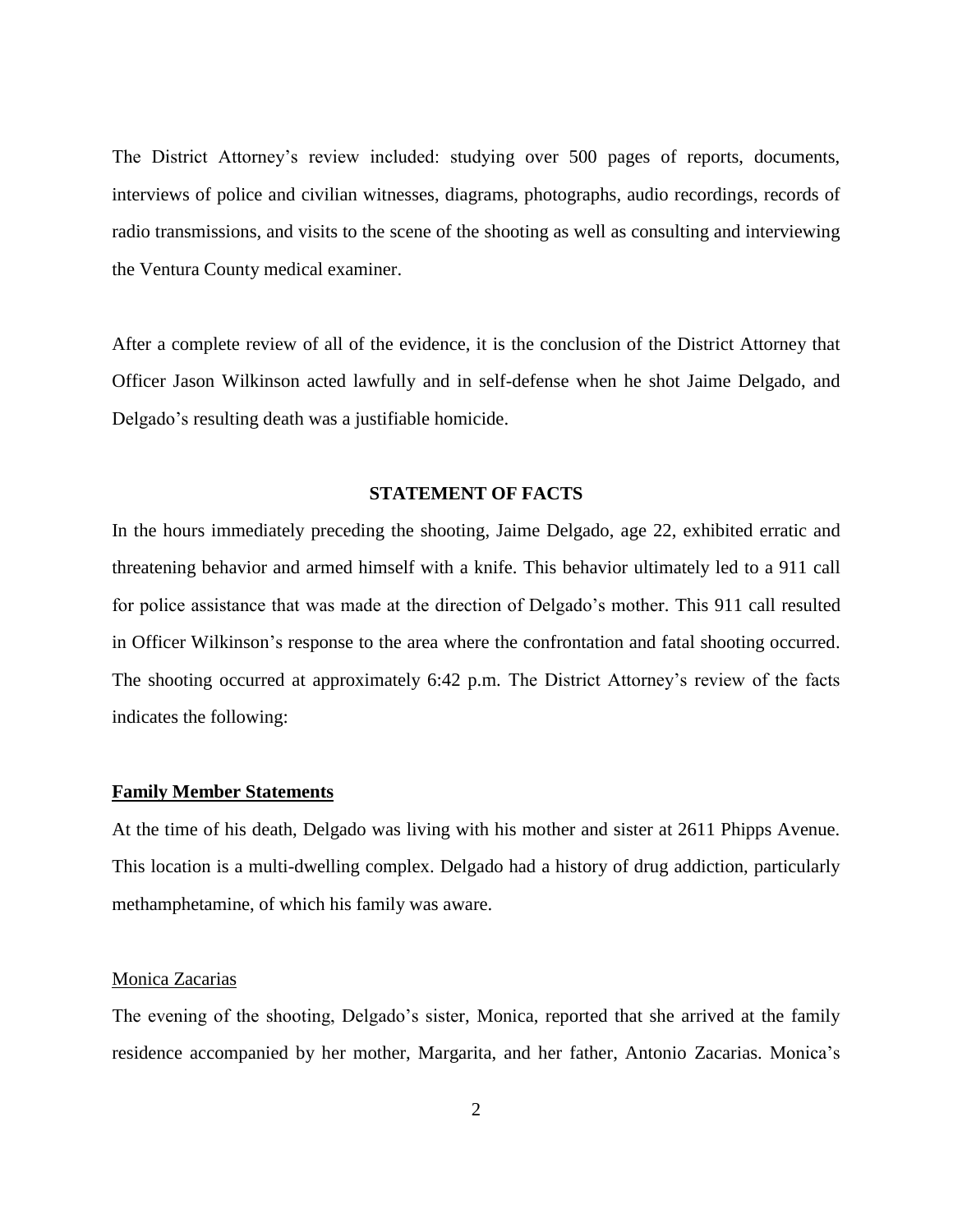mother and father eventually left and went to the father's separate residence elsewhere in Simi Valley. After her parents left the Phipps Avenue residence, Monica was home alone with Delgado. Delgado's mother and sister were familiar with Delgado's mannerisms when he was under the influence of narcotics, and Monica believed that Delgado's mannerisms on this evening were consistent with his being under the influence of narcotics.

At one point, Monica observed that Delgado had armed himself with a large knife and was walking around the residence with it. Delgado did not, however, act aggressively towards Monica with the knife and voluntarily surrendered the knife to Monica when Monica asked for it. Monica then returned the knife to a kitchen drawer. This knife was found to be missing from the kitchen drawer later that same evening after Delgado had left the residence and confronted Officer Wilkinson. The description of this missing knife was consistent with the knife Delgado was carrying when he charged Officer Wilkinson. Family members declined further police contact that might have allowed positive identification of the missing knife as the same knife recovered from Delgado.

Monica reported that after she disarmed Delgado, he became increasingly aggressive. Monica eventually became concerned for her safety and decided to telephone her mother and request that her mother return home. As Monica waited for her mother's return, Delgado began jumping in and out of the kitchen window on to a paved roadway and parking area between the dwellings. Delgado would then jump from the parking area back into the residence through the same kitchen window.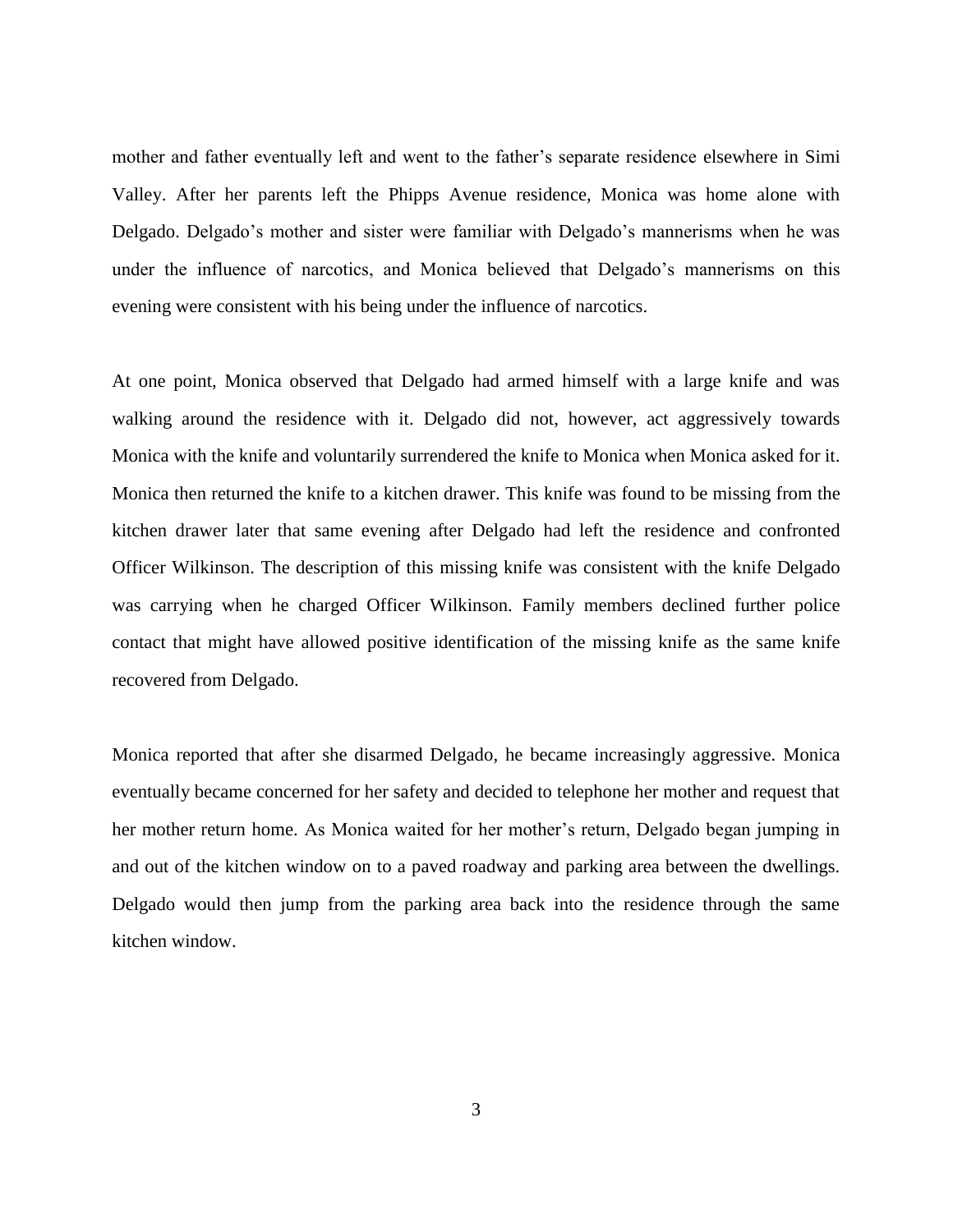# Margarita Gutierrez

Delgado's mother, Margarita, returned home after Monica called her and reported that Delgado was "high" and acting aggressively. Margarita observed Delgado running up and down between the unit buildings, yelling and insulting people and "saying crazy things." She stated that Delgado was yelling, "I am just tired, everyone looks at me bad, they took my cars, they charge me rent, this is my house." Margarita stated that Delgado did not own a home, a car, or pay rent, but that such claims were consistent with his demeanor when he was under the influence of narcotics.

Margarita was aware that Delgado's actions were startling their neighbors and she convinced him to come back inside their residence. Once inside the residence, Delgado continued to act aggressively. Margarita then told Delgado that she was going to call Delgado's probation officer. Delgado followed Margarita and took the phone away before Margarita could place the call to his probation officer. Delgado was becoming more aggressive and Margarita became frightened and wanted to call 911 for help, but Delgado prevented her from doing so. Margarita was also afraid of Delgado because of his past claims to "go out and kill anyone who says anything to me." Delgado refused to allow his mother to call 911 so she instead called Monica's father, Antonio Zacarias. Margarita asked Antonio to call 911 on her behalf, which he did. Antonio's call to 911 resulted in Officer Wilkinson being dispatched to 2611 Phipps Avenue for an unknown disturbance. Antonio was not at Delgado's residence when he called 911, so Antonio could not provide specific details regarding the exact nature of the disturbance. While Margarita was on the phone with Antonio asking him to call 911, Delgado left the residence on foot. Moments later, Margarita heard gunshots in the area.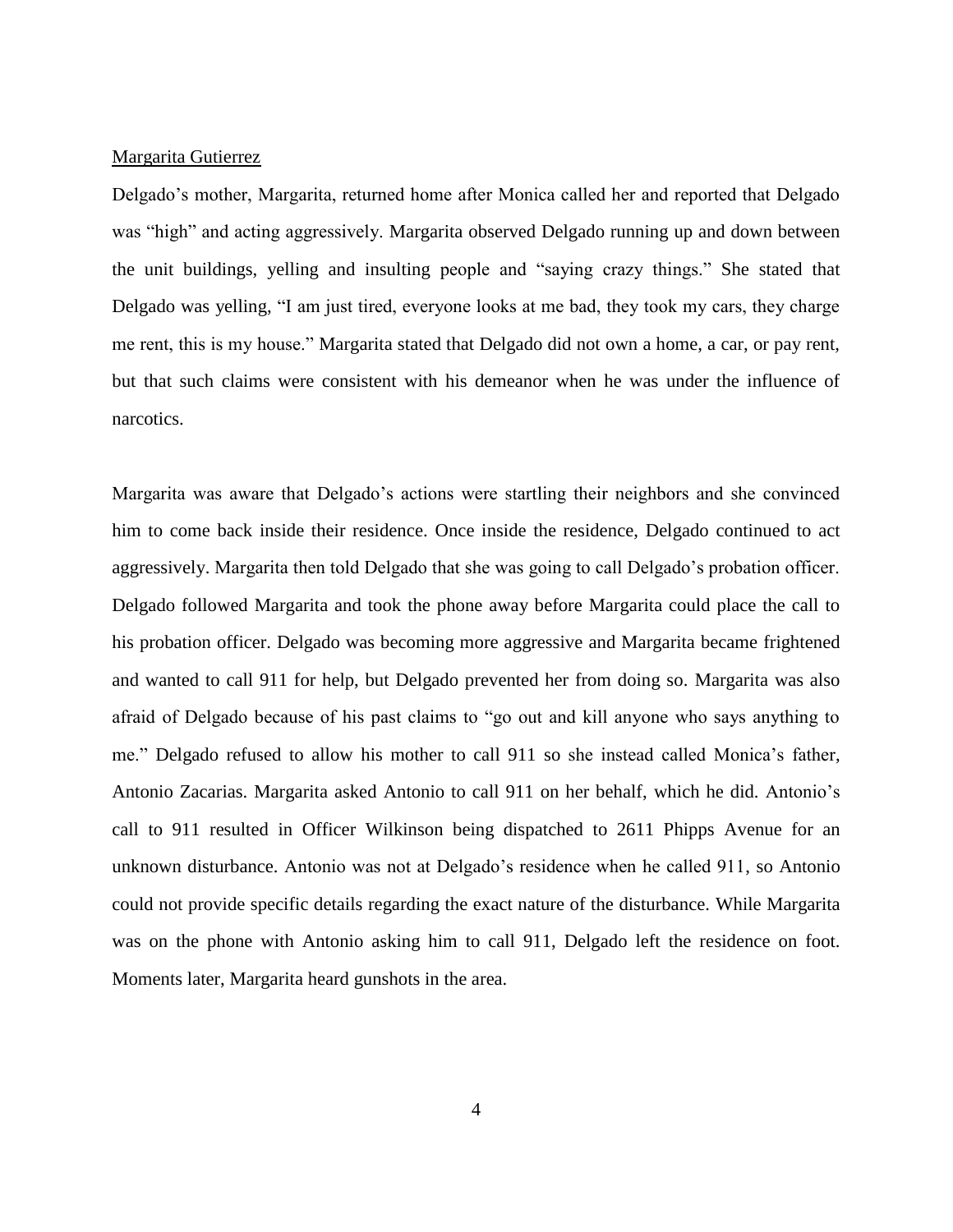# Antonio Zacarias

Antonio Zacarias was interviewed and stated that shortly after he and Margarita arrived at his residence, his daughter Monica called and asked Margarita to return home because of concerns over Delgado's behavior. A short while later, Margarita called Antonio from her residence and asked Antonio to call 911 on her behalf. Antonio reported that Margarita sounded nervous and frightened, and that she sounded "too scared" for Antonio to not call 911. Antonio reported that because he was not at the Phipps Avenue residence with Margarita at the time he called 911, he could not provide specific information to the 911 dispatcher. Dispatch records and transcripts indicate that prolonged discussions occurred between Antonio, who did not speak English, and the 911 dispatcher (who utilized a translator) to ascertain the location of the disturbance and the involved parties. While these communication difficulties did not delay the police response to the call for help, they did leave gaps regarding the exact nature of the emergency and the physical description of Delgado.

# **Neighbor Statements<sup>1</sup>**

 $\overline{a}$ 

Neighbor L.T. lived near Delgado's residence on Phipps Avenue. She stated that at around 6:00 p.m. on November 13, 2010, (the evening of the shooting) she heard a nearby resident screaming and swearing "really, really wildly" while he was jumping in and out of a window. She identified Delgado's residence as the scene of this activity. Her physical description of the disturbing party and his clothing was consistent with Delgado. Her observations of the male subject jumping in and out of the window were also consistent with the observations of Delgado's sister, Monica, who reported that Delgado was jumping in and out of their residence through the kitchen window.

<sup>&</sup>lt;sup>1</sup> Witnesses who lived in close proximity to Delgado's residence are referred to by their initials to protect their privacy.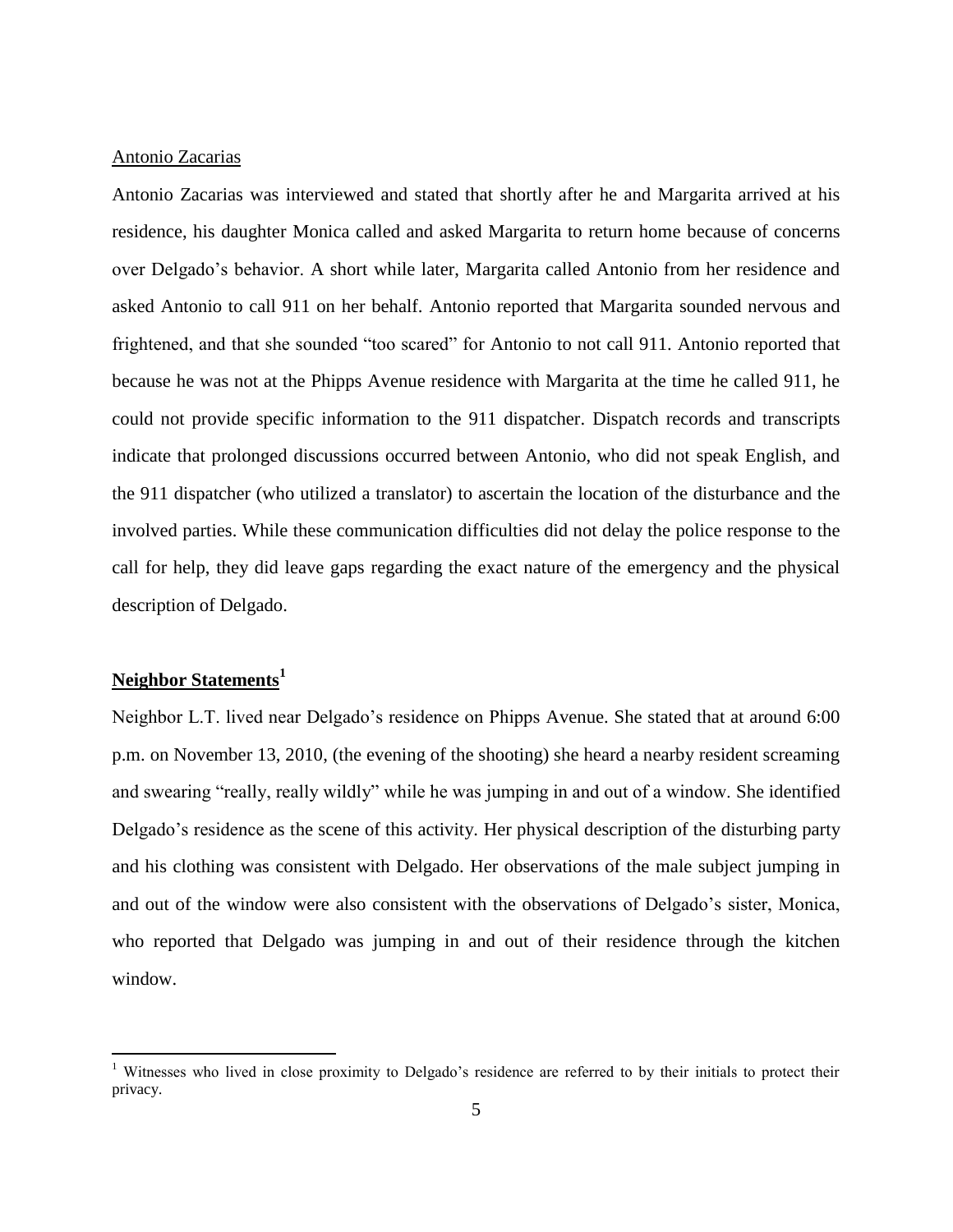Neighbor S.O. lived near Delgado's residence on Phipps Avenue. On November 13, 2010, she was outside her residence when she observed a Hispanic male walking back and forth who was yelling in Spanish and appeared upset. She observed the male climb out of the window of Delgado's residence and pace the parking lot. The male's actions caused her to become concerned for her safety and she walked back inside her residence. Her observations were consistent with the observations of Delgado's mother, Margarita, and Delgado's sister, Monica.

Neighbor M.B. lived on the same street as Delgado. He reported he was on the sidewalk in front of his residence when he saw a police car drive by. He said an unknown male subject, whom he did not recognize, yelled, "Get out of my house" at the police car as it drove past the male subject. M.B. reported that he just assumed the male subject was "on something." The subject appeared to drop an unknown object which he bent over to pick up. The subject continued walking out of sight around a corner.

#### **Additional Witness Statements**

The shooting occurred approximately two hours after sunset. Street lights at the intersection of Sycamore Drive and Heywood Street provided ambient light that illuminated the scene of the shooting.

#### Joseph Gibbs

Joseph Gibbs was driving northbound on Sycamore Drive and came to a stop at the red light at the intersection of Sycamore Drive and Heywood Street. His driver side window was down. Gibbs saw a marked police car drive east to west through the intersection on Heywood. Gibbs watched the police car drive through the intersection. As he watched, Gibbs noticed a male subject (later identified as Delgado) standing on the south side of Heywood just west of the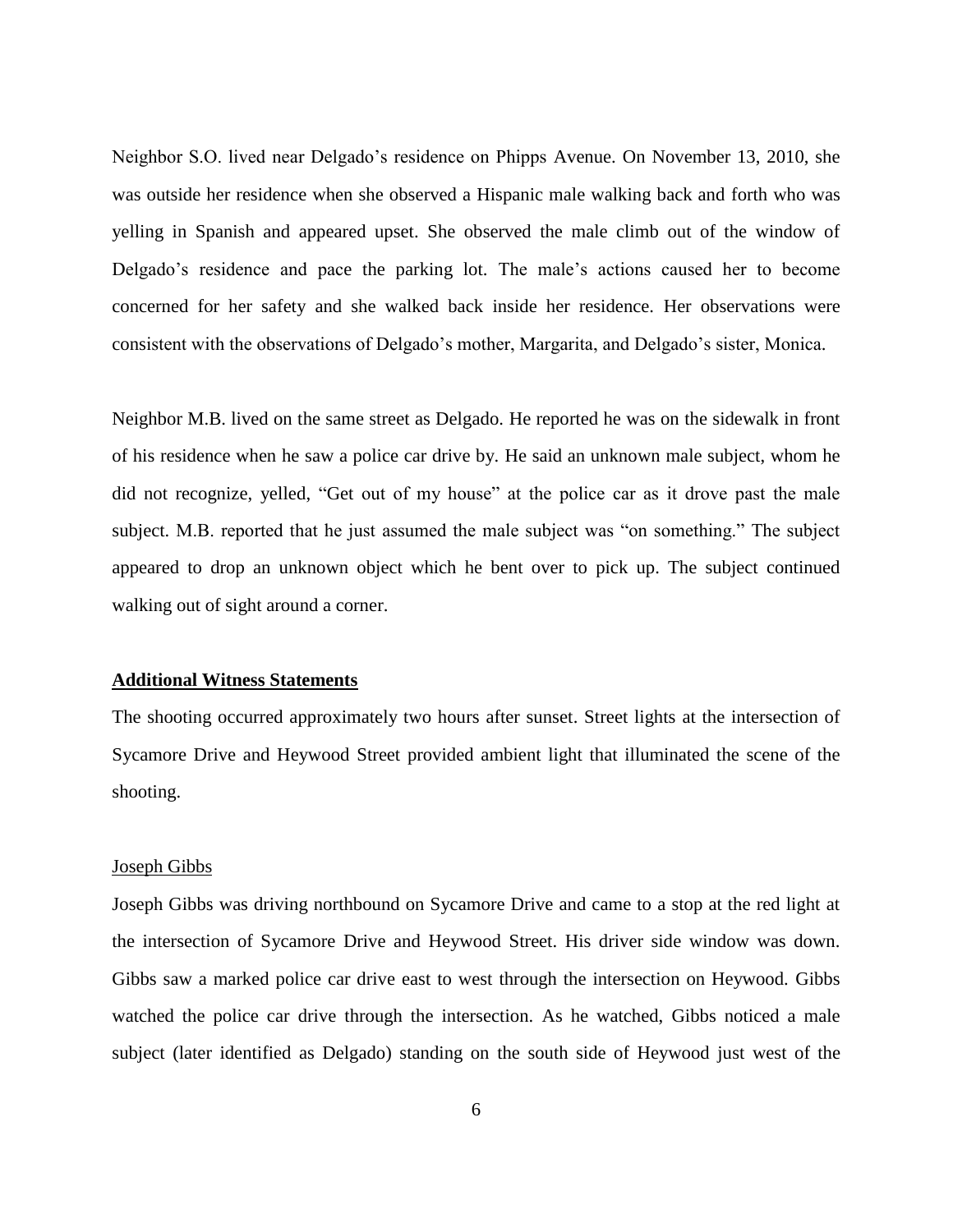intersection. The male subject was in the street. Gibbs reported Delgado appeared as if he was trying to "flag" the officer down as Delgado walked towards the police car as it crossed the intersection. Delgado's hands appeared to be inside the pockets of either a sweatshirt or his pants. As Delgado came closer to the police car, he "lunged" at the police car.

Gibbs then saw the police car abruptly swerve to the right towards the north curb of Heywood Street. Gibbs observed the police car continue westbound for a brief distance and then turn southbound and stop, effectively blocking the eastbound lane of Heywood Street. The officer then exited his police car and drew his gun, which he pointed at Delgado. Gibbs estimated the distance between the officer and Delgado at approximately fifteen to twenty feet at this point. Gibbs distinctly heard the officer shout at Delgado to get on the ground in a very clear voice. After the officer gave the verbal command, Delgado "shuffled his feet" and "hopped." Delgado looked around "like he was real nervous" and like he was going to possibly run.

Delgado did not comply with the officer's command and started walking toward the officer in a "hurried" manner. Gibbs did not believe that Delgado sprinted at the officer but stated Delgado walked "very quickly" at a solid pace at the officer. Gibbs could not see whether Delgado had a weapon or whether his hands were still inside his pockets. At this point, the red light facing Gibbs turned green and Gibbs drove through the intersection and looked away from the scene to focus on his driving. After passing through the intersection, he heard four shots. Gibbs could no longer see the officer or Delgado at the time he heard the shots because he had now passed the intersection.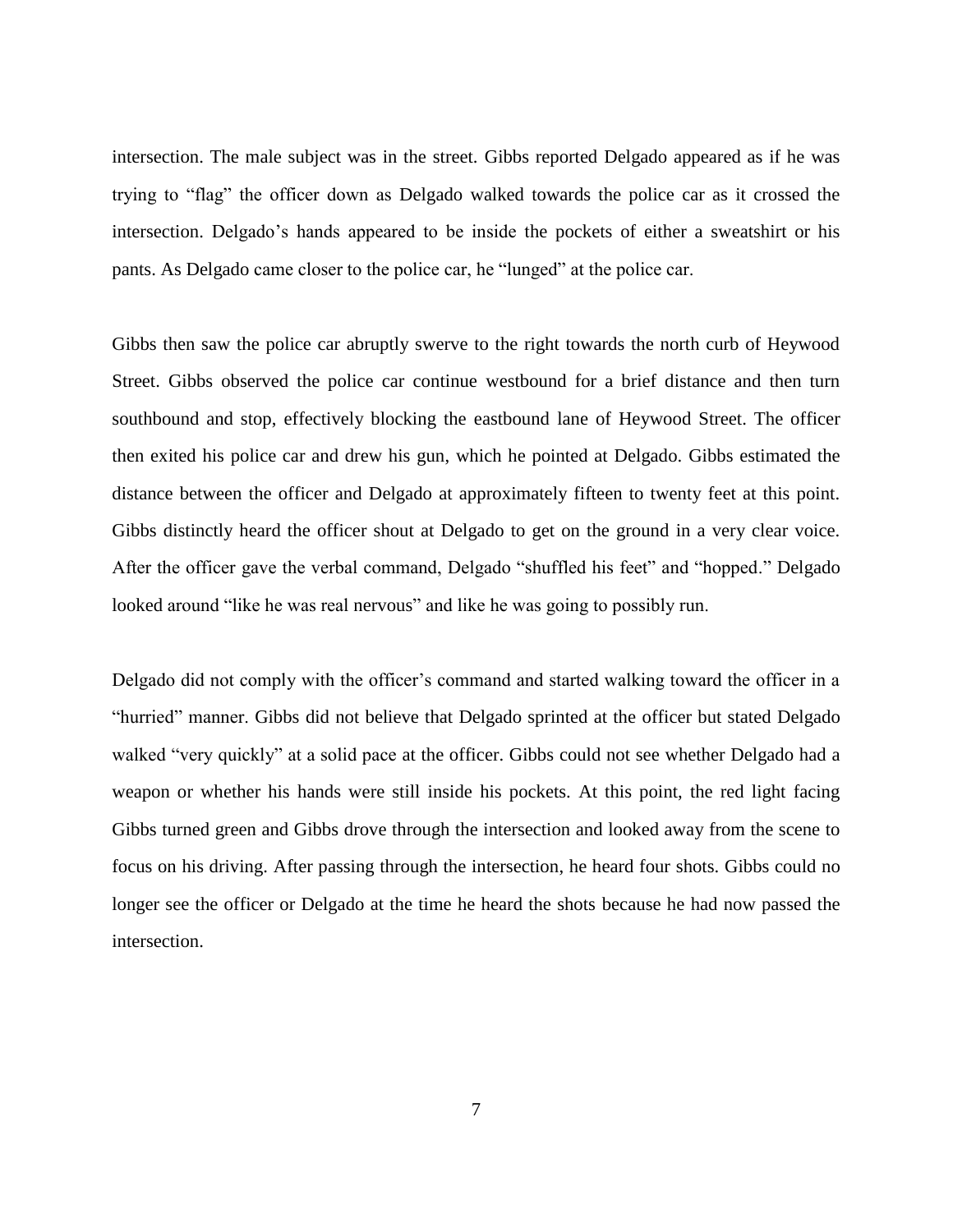# Joseph Santacruz

Joseph Santacruz was driving northbound on Sycamore Drive approaching the intersection of Sycamore Drive and Heywood Street. As he stopped for a red light at the intersection, he saw a marked police car drive westbound on Heywood Street through the intersection. Santacruz observed a male subject (later identified a Delgado) wearing dark clothing proceed from the south curb of Heywood Street northbound across the street and towards the police car. Delgado was jumping, pounding his chest, pointing toward Sycamore Drive (the direction of Delgado's residence) and acting in an aggressive manner. Santacruz did not hear if Delgado said anything. As Delgado continued moving towards the police car, the car made a quick swerve. Santacruz perceived this movement as the police car swerving to avoid striking Delgado, who was rushing towards the police car. After swerving away from Delgado, the police car continued driving westbound on Heywood Street before turning left, into what Santacruz believed to be a driveway. Santacruz estimated the distance between the police car and Delgado to be approximately ten to twenty yards. At this point, the traffic signal turned green and Santacruz began driving northbound through the intersection. As he did so, he looked to his left and saw a light, which he believed was the officer's flashlight, pointing eastbound towards Sycamore Drive. (Officer Wilkinson's weapon was equipped with a mounted, grip-activated flashlight under the barrel.) A short time later, Santacruz heard three "pops" but could not see anything since he was no longer in the intersection.

#### Howard Noble

Howard Noble and his nine-year-old son, Tristen, were driving southbound on Sycamore Drive approaching Heywood Street. Noble slowed for the red light and observed a marked police unit (Officer Wilkinson) drive through the intersection on Heywood Street. While Noble was stopped for the red light facing Heywood Street, the light turned green. Noble heard a "boom" and began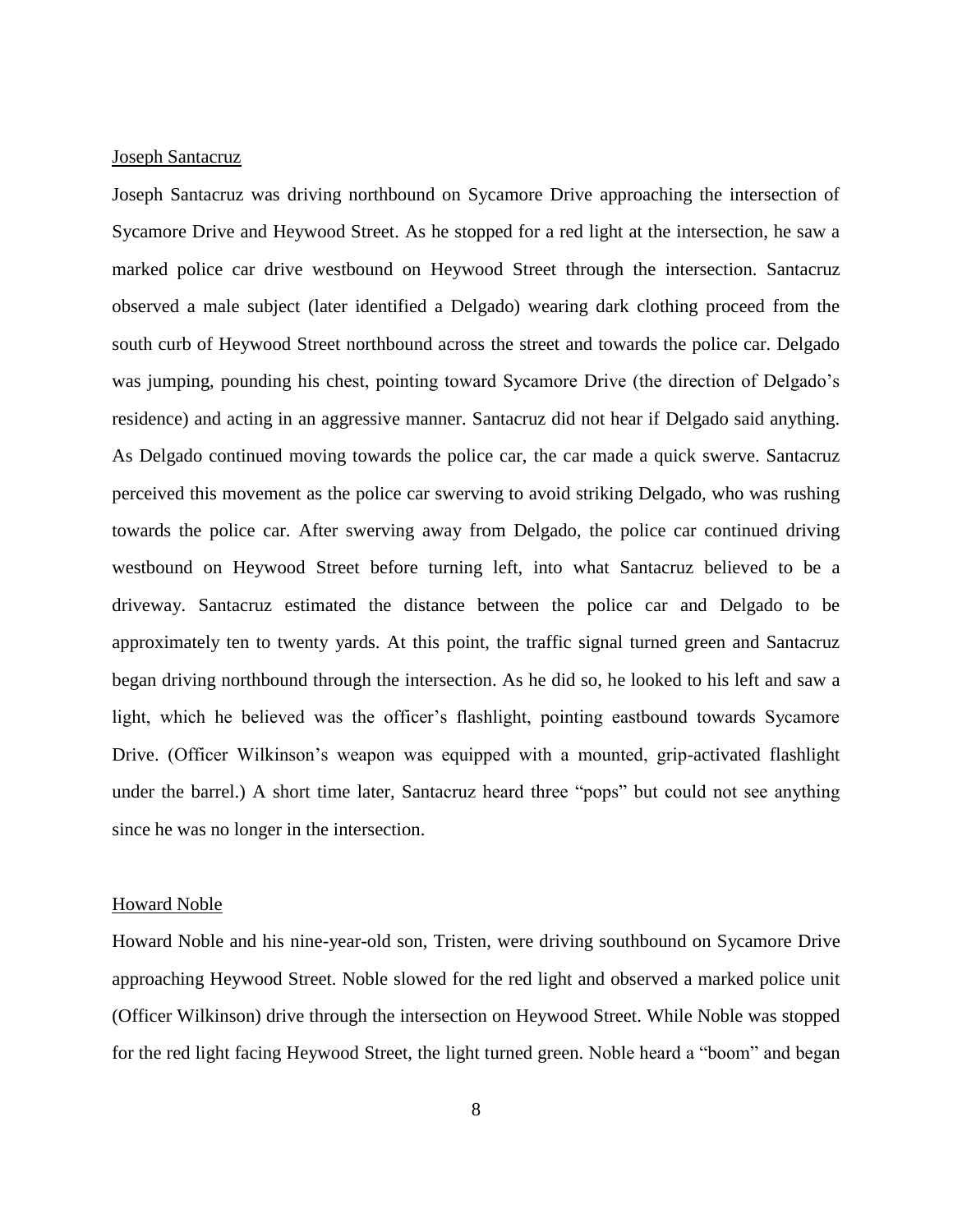turning right onto Heywood. Noble then observed an officer standing over a subject (Delgado) who was lying in a fetal position on the street. Noble surmised that Delgado had already been shot once. Noble stopped his vehicle and continued to observe the scene. Officer Wilkinson was holding his weapon directly out in front of himself with the weapon pointed at Delgado. Noble reported Delgado was on the ground, with Delgado's feet facing Noble and Delgado's head pointed towards Wilkinson. Noble then heard three consecutive gunshots and observed the muzzle flash from the officer's handgun. From his vantage point, Noble estimated the officer was five to six feet away from Delgado at the time the officer fired the three shots at Delgado while Delgado was lying on the ground. Noble said he was positive that Delgado was on the ground when shot and said "he might have shot him in the back." Noble indicated the last three shots were fired in quick succession. Noble estimated approximately ten seconds passed between the first gunshot and the second gunshot.

#### Tristan Noble

Tristen Noble was seated in the backseat of his father's vehicle. He heard a gunshot. His father turned the vehicle and Tristen saw the officer pointing a gun at Delgado on the ground. The officer fired his handgun about four times and then moved around Delgado as if checking Delgado for movement.

# **Statement of Officer Jason Wilkinson**

On November 13, 2010, Officer Wilkinson was on duty in a one-person patrol unit. At approximately 6:42 p.m., Officer Wilkinson was dispatched to a call at 2611 Phipps Avenue. The specific circumstances of the call were unclear to Officer Wilkinson, but he believed the call involved either a domestic disturbance or a disturbing subject at that location. As Officer Wilkinson arrived in the general area, he was not provided a description of the disturbing subject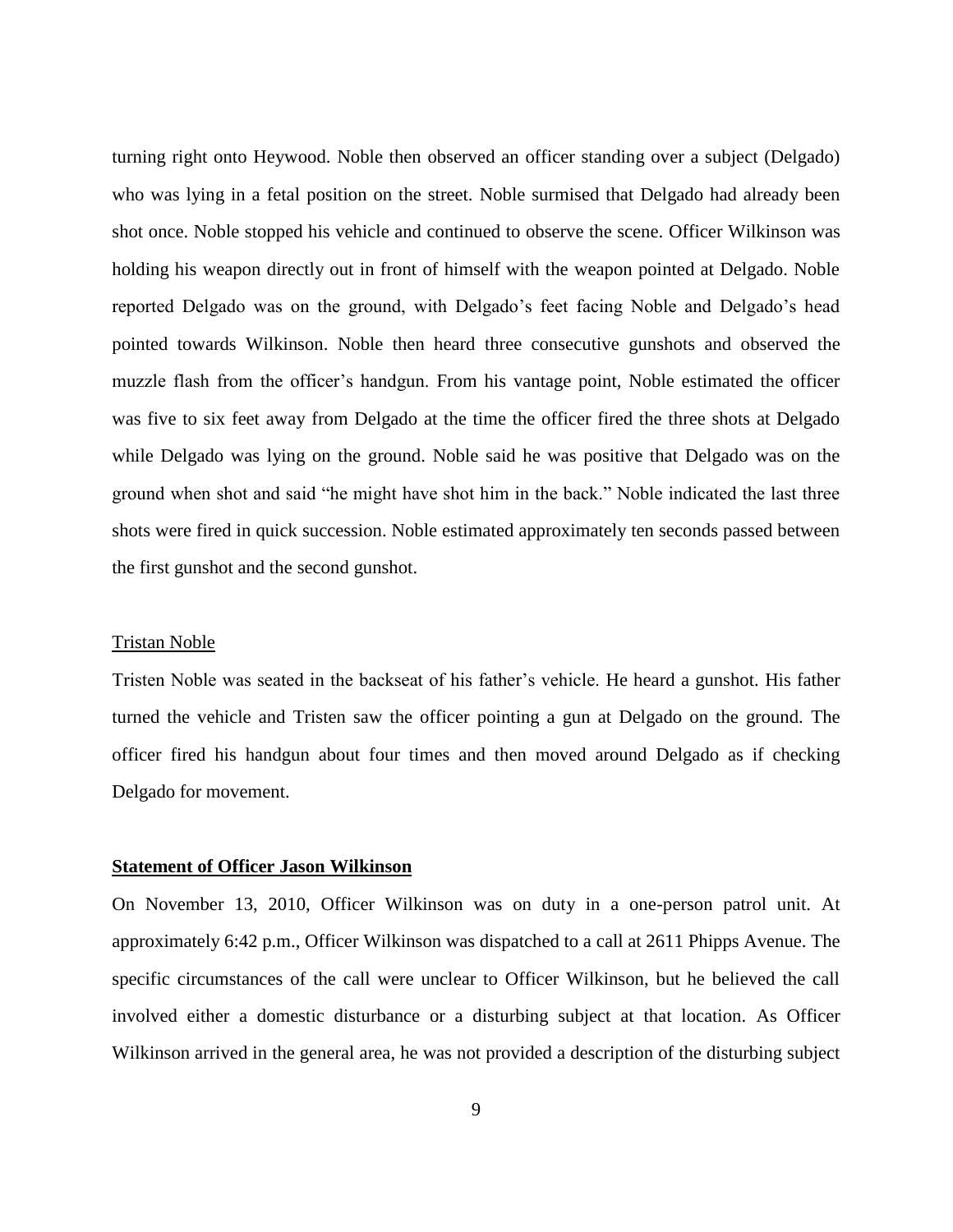or information regarding who was involved. Officer Wilkinson sought a description from the dispatcher and was advised that they were still attempting to gather that information. As Officer Wilkinson entered the area of the call, he travelled from northbound Sycamore Drive to eastbound Heywood Street. As he turned right onto Heywood Street, Officer Wilkinson saw a male subject wearing a gray sweatshirt walking at a brisk pace, westbound, on the sidewalk. Although the male subject was sweating and appeared agitated and uneasy at the sight of Officer Wilkinson, since Officer Wilkinson did not have a description of the disturbing party he continued driving on his way to 2611 Phipps Avenue. At the time, Officer Wilkinson felt the subject's demeanor was consistent with someone under the influence of narcotics. Once he arrived at the location, Officer Wilkinson did not observe any disturbance. He then suspected that the male subject he had just passed might be involved in the disturbance call and turned around and re-traced his driving route.

When Officer Wilkinson reached the intersection of Heywood Street and Sycamore Drive, he stopped for a red light. Officer Wilkinson observed the subject on the other side of the intersection walking westbound on Heywood Street. As the traffic light turned from red to green, Wilkinson saw the subject look back towards the police car as Wilkinson drove through the intersection. The subject then raised his hands up in a manner that suggested to Officer Wilkinson that the subject was attempting to flag down Officer Wilkinson. At this point, the subject was on the left hand side of Wilkinson, facing the driver's side of Officer Wilkinson's patrol car. As Officer Wilkinson neared the subject, the subject suddenly charged directly towards Officer Wilkinson's open window while Wilkinson was still seated inside his marked patrol car. Officer Wilkinson estimated the subject came within six inches of the driver's side door. Not knowing the subject's intentions, Wilkinson swerved his vehicle to the right, away from the subject, and accelerated to create distance from the subject. Officer Wilkinson drove a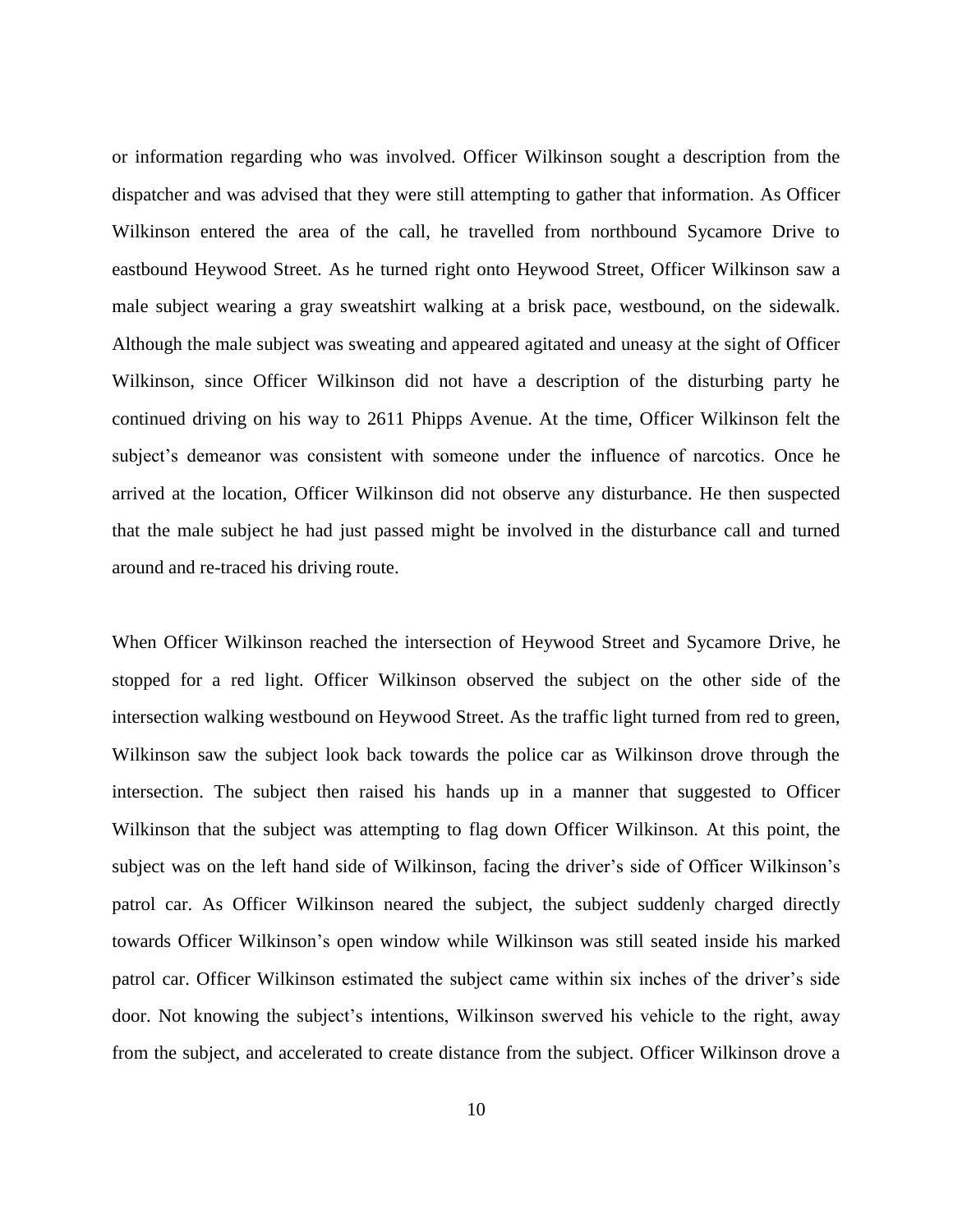short distance and turned his patrol vehicle to the left, stopped, and exited his vehicle. Wilkinson's patrol car was now diagonally blocking the eastbound lane of Heywood Street. Officer Wilkinson exited his vehicle and stood approximately two feet outside his driver door. The subject, later identified as Delgado, was in the street approximately 25 to 30 feet away from Officer Wilkinson and turned to face Officer Wilkinson. The area was illuminated by nearby street lights.

Officer Wilkinson observed Delgado reach into his waistband, look around quickly, and then use his right hand to pull a large knife from his waistband as Delgado started running towards Officer Wilkinson. As Delgado charged Officer Wilkinson, Delgado raised the knife to chest level with the blade pointing down. Officer Wilkinson believed that Delgado intended to raise the knife higher in order to stab Wilkinson. Wilkinson drew his firearm and pointed it at Delgado. Delgado did not make any statements and Officer Wilkinson did not recall giving any commands. Delgado continued running at Officer Wilkinson with the knife and came within approximately 15 feet of Officer Wilkinson when Wilkinson fired a single round at Delgado because Wilkinson believed Delgado was going to kill him. After Wilkinson fired the first shot, Delgado continued to charge at Wilkinson with the knife and Wilkinson did not see any body movements that suggested Delgado had been struck by the first round. In fear for his life, Officer Wilkinson fired an additional three rounds in quick succession. Delgado fell to the ground after the last shot was fired. Officer Wilkinson estimated that Delgado came within 12 feet of Wilkinson's position before Delgado fell, still clutching the knife, with his head facing Officer Wilkinson. Wilkinson then changed his position from just outside his driver-side door to the rear area of his vehicle where he called for help. While he continued to hold Delgado at gunpoint, Officer Wilkinson observed the handle of a second knife protruding from Delgado's left side, near his buttocks. (A third knife was later recovered from Delgado's body.) When additional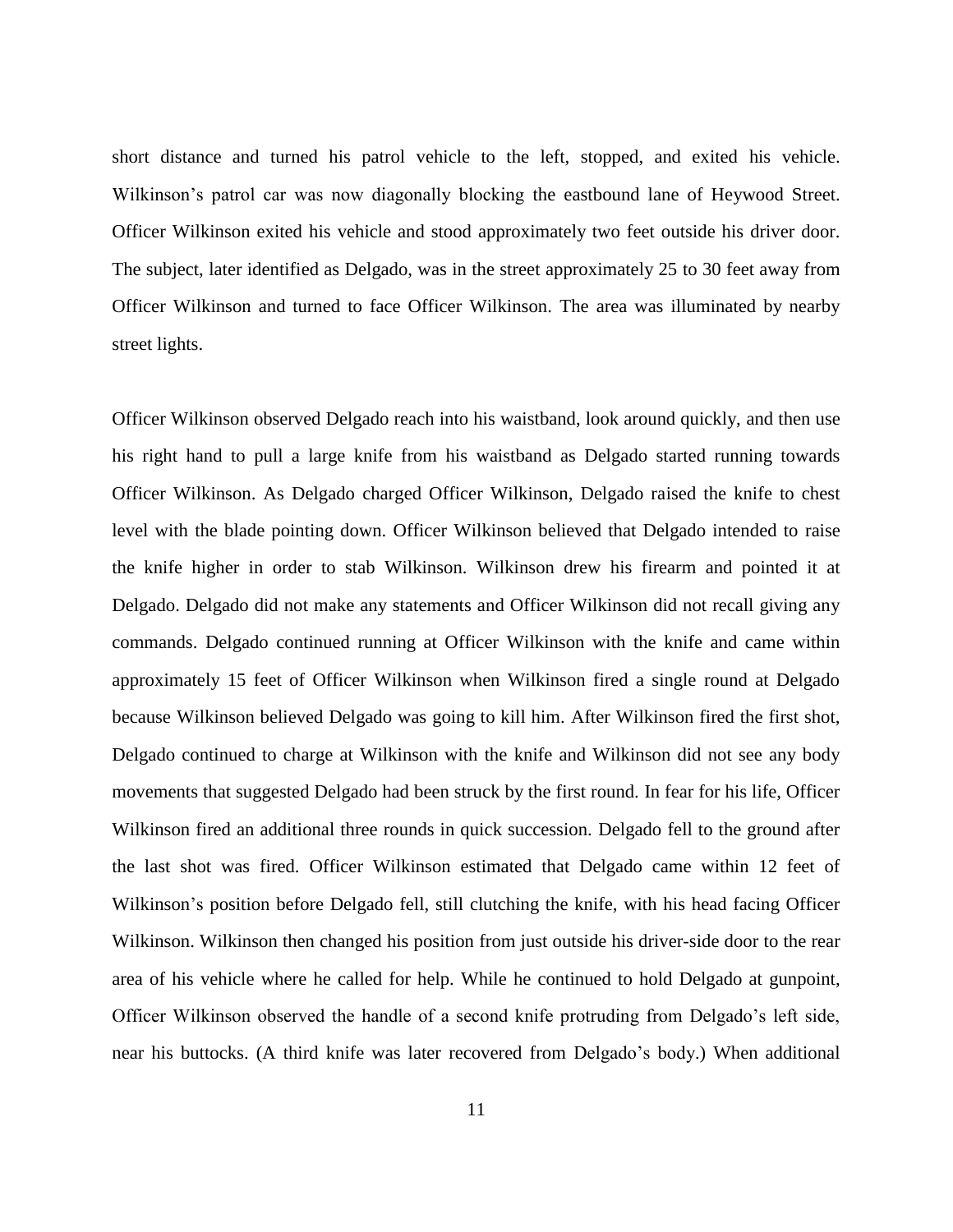officers arrived to assist Officer Wilkinson, Wilkinson holstered his firearm. Paramedics soon arrived and began treating Delgado. Officer Wilkinson did not recognize Delgado as anyone he had previously encountered.

# **Other Information**

Delgado claimed membership in the Oxnard criminal street gang, Colonia Chiques, and had a history of criminal offenses, mental instability, and volatility. Delgado had 53 prior contacts with law enforcement, with convictions for carrying a concealed dirk or dagger, resisting/delaying a peace officer, petty theft, assault with a deadly weapon, public intoxication, vandalism, and robbery.

Delgado was known to carry knives and to physically resist police attempts to detain or arrest him. For instance, Delgado was contacted during an investigation surrounding a gang fight at Rancho Simi Park in October 2007. Delgado was searched and an ice pick, screw driver, and large folding knife were recovered from his left front pants pocket. During his subsequent arrest, Delgado repeatedly threatened to kill Simi Valley Police officers and their families. The threats continued throughout police officers' attempts to obtain medical treatment for Delgado for injuries he sustained in the gang fight. While he was being treated at the hospital, Delgado also assaulted a doctor who was rendering Delgado medical aid.

At the time of his death, Delgado was on felony probation for second degree robbery and was being supervised by the Intensive Supervision Unit of the Ventura County Probation Agency. In a probation report and sentencing recommendation prepared in connection with the defendant's robbery conviction, the report's author noted "[t]he defendant has a lengthy criminal record, which is only increasing quickly and is of great concern." On June 21, 2010, Delgado was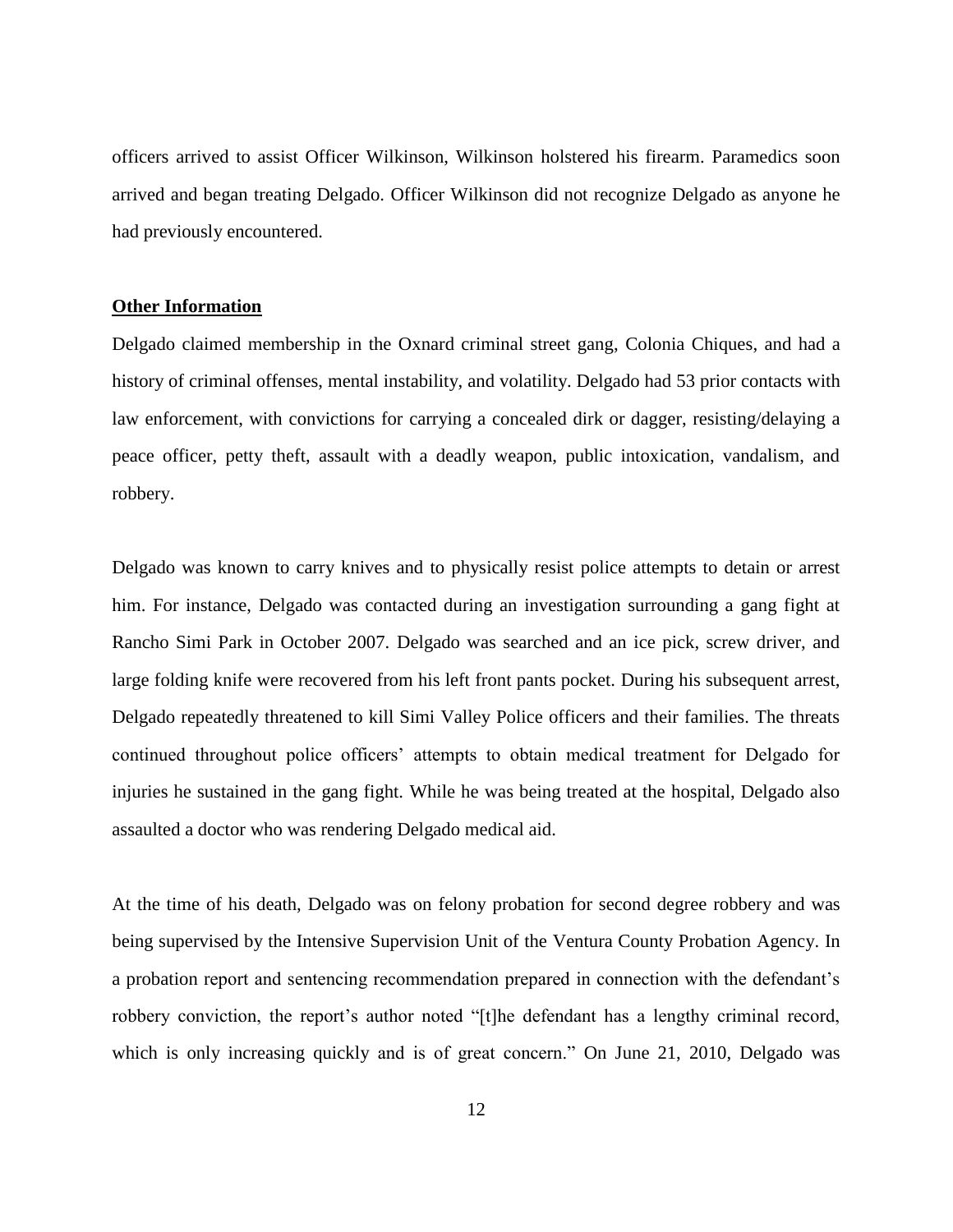sentenced to 270 days in jail and was placed on 36 months of formal probation. He was in custody from March 29, 2010, through October 8, 2010. He was seen several times by a psychiatric nurse and psychiatrist during his custody stay after complaining of anxiety and was prescribed medication. Delgado was released from jail on October 8, 2010, approximately one month prior to the shooting. When the Probation Agency assumed supervision of Delgado after his release from custody, Delgado told his probation officer that he was hearing voices and that the voices always made him mad. The probation officer believed that Delgado was mentally unstable and urged Delgado's family to seek assistance for Delgado from Behavioral Health by providing referral and contact information.

On November 3, 2010, just 10 days before Delgado's attack on Officer Wilkinson, Delgado's probation officer and her partner contacted Delgado at his residence in Simi Valley. During the probation contact, Delgado rocked back and forth on his bed and was very shaky. When he was asked questions, Delgado was at times non-responsive or provided nonsensical responses. He said that the day prior, he heard voices that told him to kill himself. Delgado claimed to have an upcoming appointment with Behavioral Health scheduled for November 19, 2010. The probation officer described Delgado as a "ticking time bomb" and feared that Delgado would jump off the bed and attack her and her partner. To avoid any escalation, the probation officer and her partner terminated the supervision contact and left the residence. Ten days later, Delgado attacked Officer Wilkinson.

#### **PHYSICAL EVIDENCE**

Delgado was wearing a gray zippered jacket with a hood, a black and gray patterned shirt, a white undershirt, dark colored sweat pants, and black tennis shoes. He was initially found lying on his right side with his head towards Officer Wilkinson's police car and his feet towards the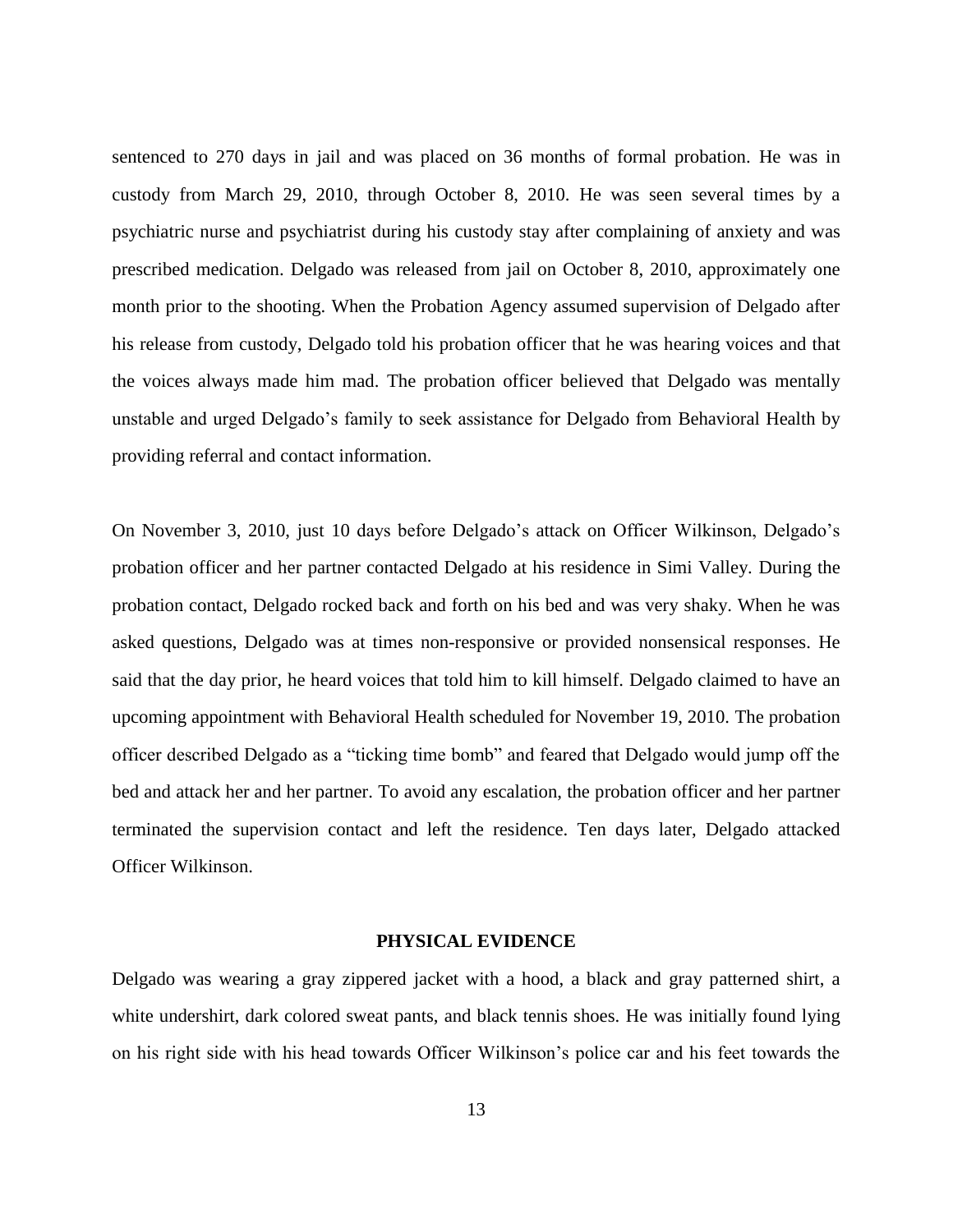intersection of Heywood Street and Sycamore Drive. Delgado's right arm was under his torso and his left arm was resting on his torso. A knife was found under Delgado's body. The handle of the knife was close to Delgado's right hand and the blade was pointing towards his legs. This knife was later measured and found to have a nine-inch blade with a five-inch handle.

As the first knife was removed by a responding officer, officers noticed a bulge underneath Delgado's shirt. An officer lifted the shirt and pulled another knife from the waistband of Delgado's pants. The second knife was later measured and found to have an 8-inch blade with a 5-inch handle.

Delgado was turned onto his stomach and handcuffed. Emergency personnel then rolled him over onto his back to treat him. He was pronounced dead shortly thereafter by fire personnel. A third knife was found inside the left front pocket of Delgado's pants by a medical examiner at the scene. This knife was described as a standard steak knife. The blade of the steak knife was pointing towards the opening of the pocket with the handle at the bottom of the pocket.

Officer Wilkinson's uniform was forensically analyzed for the presence of blood splatter. Officer Wilkinson's trousers contained a blood spatter on the right front hip. Examination of the fiber indicated that the sample was liquid upon impact with the fabric and was not a transfer stain. The large size of this drop indicated that it could have travelled a distance of well over six feet and might have been caused by impact or cast-off from a blood source.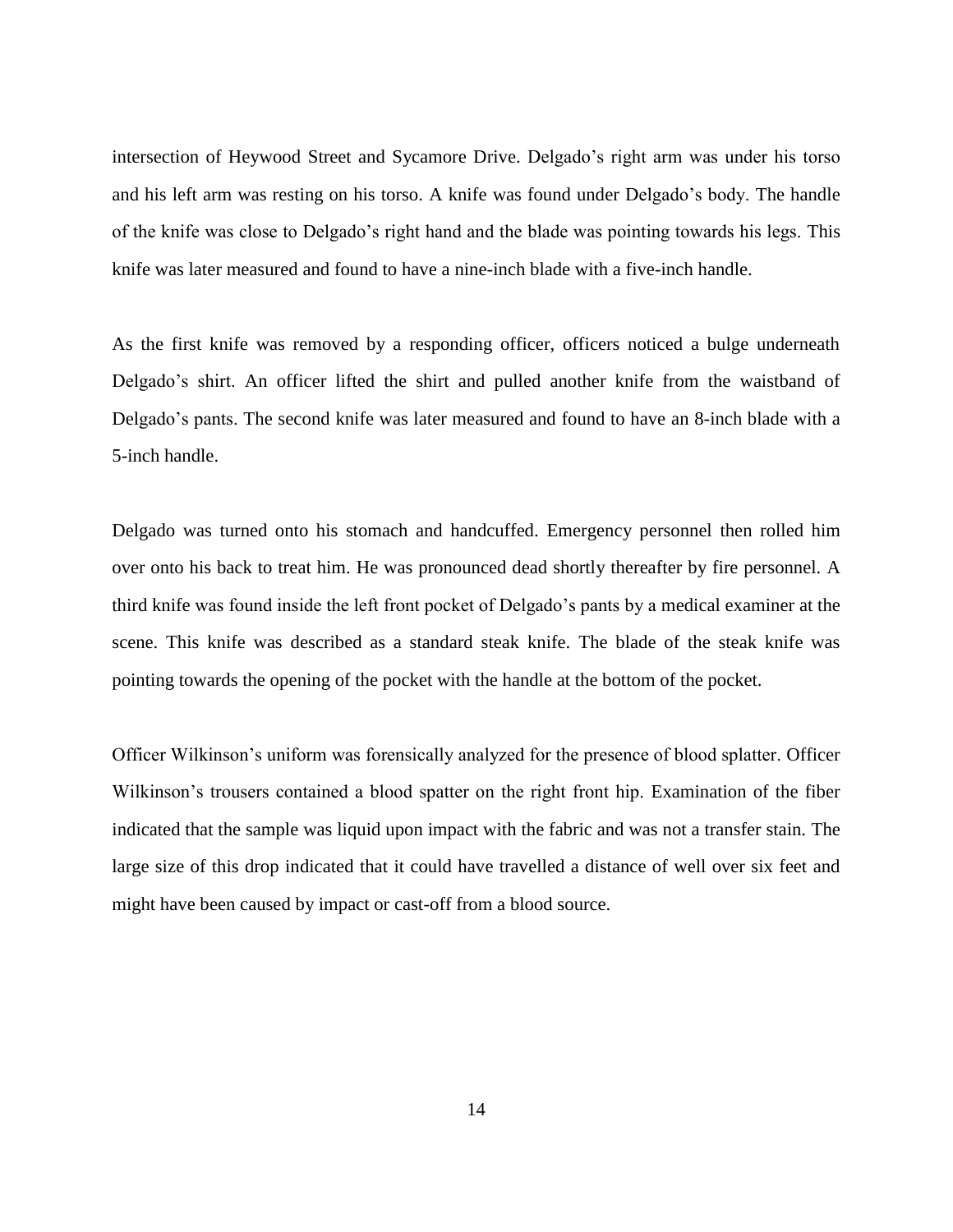

# **Autopsy of Jaime Delgado**

On November 14, 2010, Dr. Ronald O'Halloran, Medical Examiner of Ventura County, conducted an autopsy on Jaime Delgado. Dr. O'Halloran concluded that the cause of Delgado's death was multiple gunshot wounds.

The examination of Delgado's body showed that he suffered four gunshot wounds: two gunshots to the head, a gunshot to the right mid-back, and a gunshot to the left forearm that passed through the forearm and reentered the left hip. All four gunshot wounds were classified as "distant range." Dr. O'Halloran was unable to determine the sequence in which each bullet struck Delgado's body.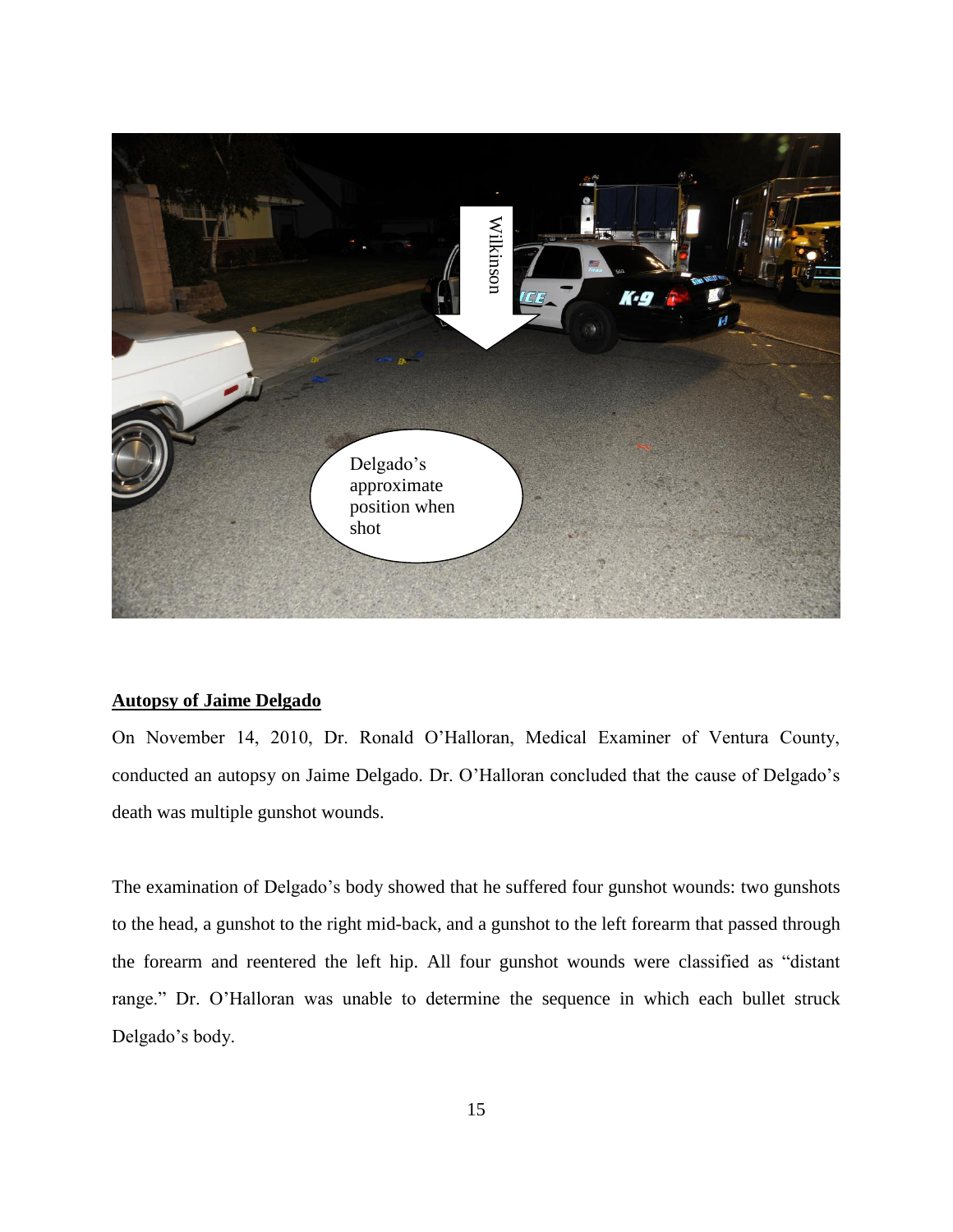Samples of Delgado's blood and urine were taken at the autopsy and sent to the Ventura County Sheriff's Department Crime Laboratory. The samples were tested for the presence of controlled substances and alcohol. Delgado's blood was positive for alcohol and contained low levels of methamphetamine. Delgado's blood alcohol concentration was .15 percent, nearly twice the legal limit permitted to operate a motor vehicle. Delgado's urine contained an alcohol concentration of .14 percent.

As part of the autopsy, Dr. O'Halloran examined the location where each bullet entered Delgado's body and determined the path and direction of travel of each bullet after it entered Delgado's body. Dr. O'Halloran determined that one bullet entered the left frontal scalp, on the top of the head, and travelled from front to back and downward at an angle of approximately 20 degrees. Another bullet entered the upper-right forehead, two inches above the right eyebrow, and travelled from front to back. Another bullet passed through the bottom of the left forearm, and reentered the left hip at the beltline and travelled from left to right in the lower torso. Another bullet entered the right upper, mid-back, 16 ½ inches below the top of the head, and travelled from back to front and left to right at a slight downward angle. Dr. O'Halloran concluded that the entry point and direction of travel of each bullet after it entered Delgado's body was inconsistent with a scenario where Delgado was shot three times in rapid succession while lying on the ground by a stationary, upright shooter.

#### **LEGAL PRINCIPLES**

Homicide is the killing of one human being by another, either lawfully or unlawfully. Homicide includes murder and manslaughter, which are unlawful, and the acts of excusable and justifiable homicide, which are lawful.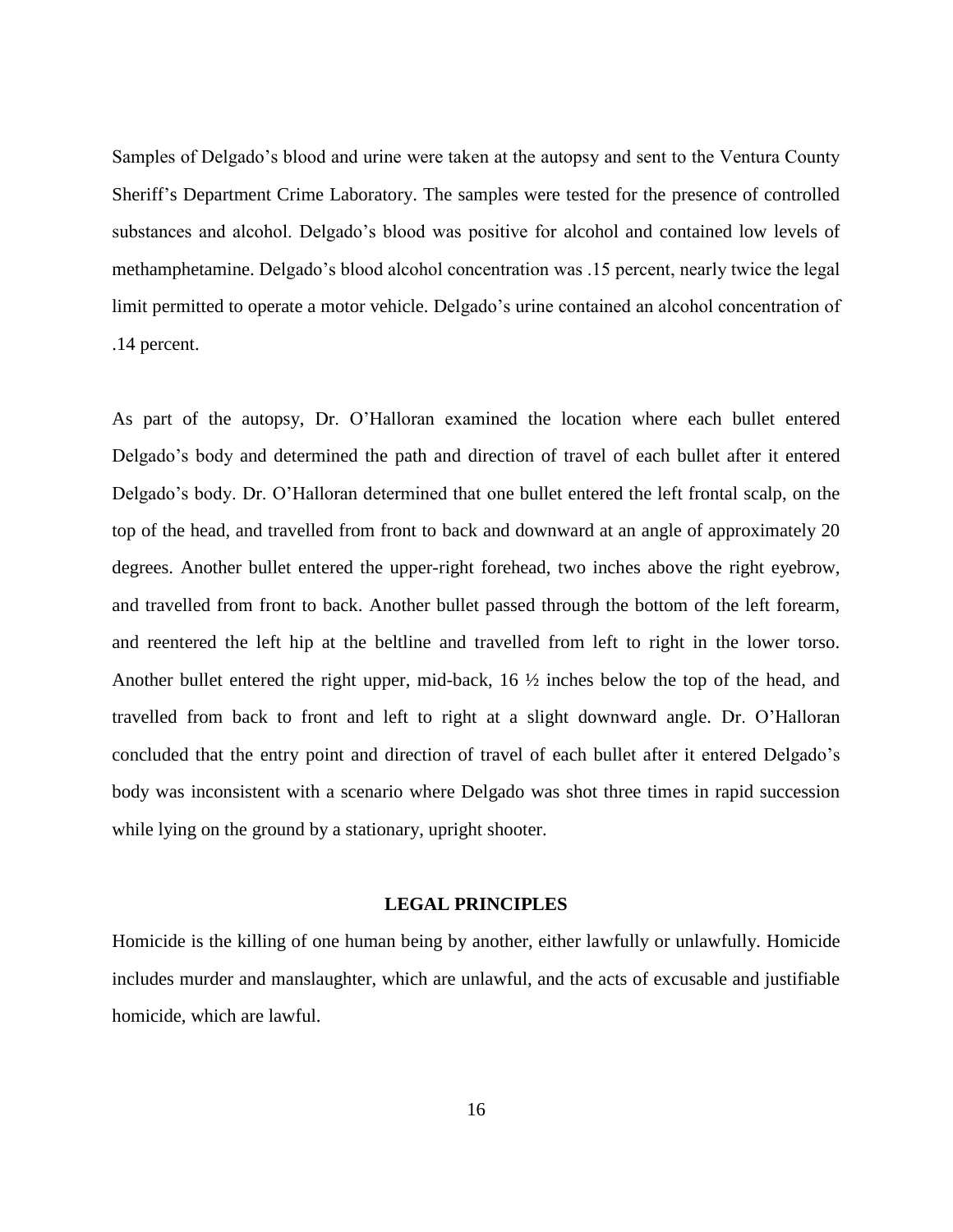The shooting of another person in self-defense or in the defense of others is justifiable and not unlawful. The law of self-defense and defense of others was codified in 1872 and has remained substantially unchanged ever since. It is found in Penal Code sections 197 through 199. It requires that the user of deadly force honestly believe that he or someone else is in imminent and deadly peril, and that a reasonable person in the same circumstances would believe the same and would deem it necessary to use deadly force in order to protect against such peril.

Under California law, anyone, including a police officer, who is threatened with an attack that justifies the use of self-defense, need not retreat. The person attacked may stand his ground and defend himself, if necessary, by deadly force, even if he might have more easily gained safety by flight. See *People v. Newcomer* (1897) 118 Cal. 263, 273; *People v. Dawson* (1948) 88 Cal.App.2d 85, 95.

A police officer may use deadly force where the circumstances create a reasonable fear of death or serious bodily injury in the mind of the officer. *Graham v. Conner* (1989) 490 U.S. 386; *Martinez v. County of Los Angeles* (1996) 47 Cal.App.4th 334.

#### **ANALYSIS**

The first issue to be addressed is whether or not Officer Wilkinson reasonably believed that he was in imminent danger of great bodily injury or death from Jaime Delgado as Delgado ran directly at Wilkinson while armed with a knife. If Officer Wilkinson had such a state of mind at the moment he shot Delgado, his use of deadly force was justified under the law.

In this case, Officer Wilkinson was confronted by an armed suspect who charged at Wilkinson with a large knife without provocation from a very short distance. Officer Wilkinson reasonably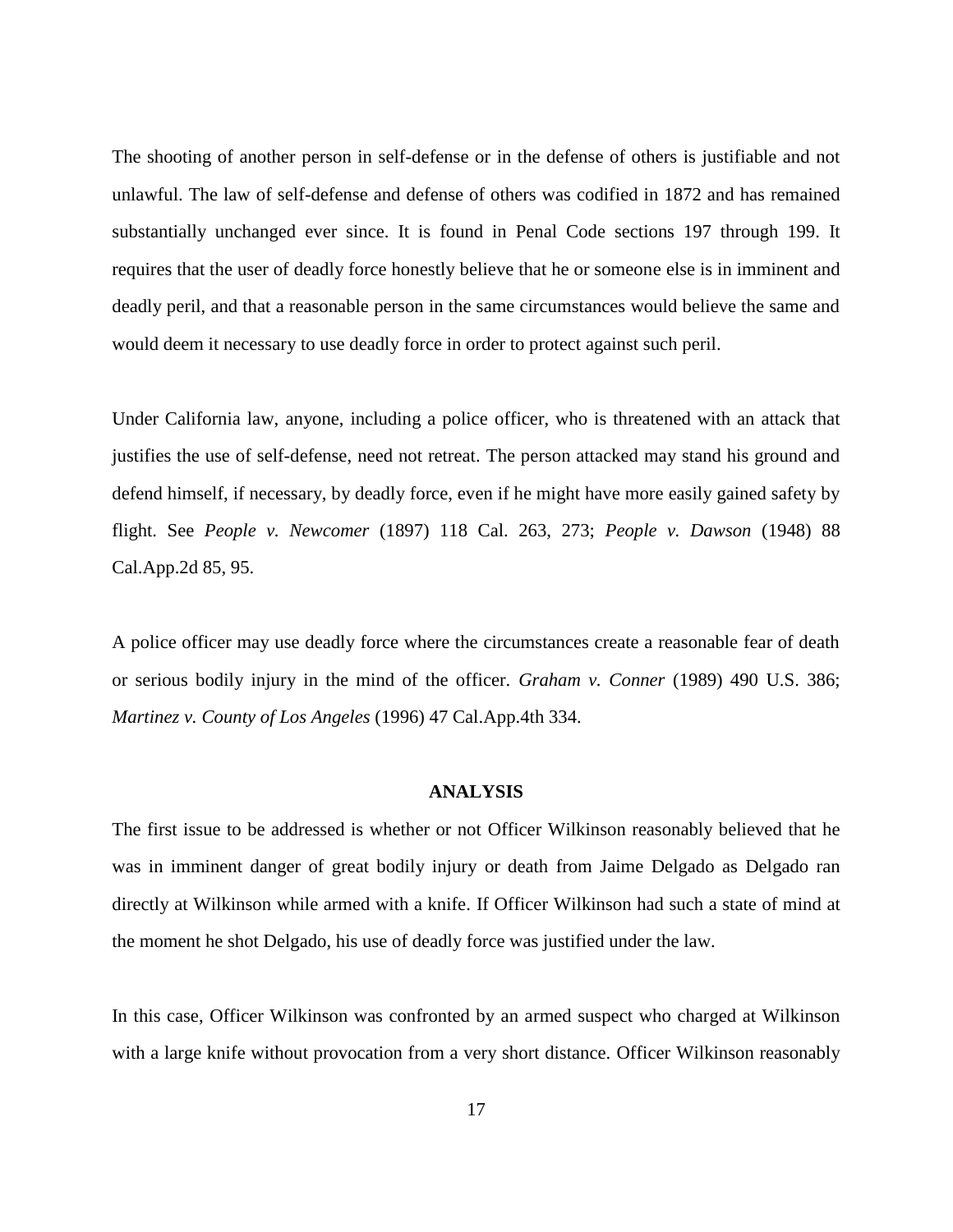feared for his life given Delgado's charge directly at him while Delgado was armed with a large knife. Officer Wilkinson had precious little time to react when he found himself trapped between his police car (which was immediately behind him) and an armed, charging suspect. When Officer Wilkinson saw Delgado running directly at him with a large knife in a stabbing position, Wilkinson was convinced that his life was in danger because Delgado ran directly at Wilkinson, rather than away, or even around, Officer Wilkinson. Officer Wilkinson was alone, and given the short distance between himself and Delgado, he fired his weapon in self-defense to save his life. It is clear that Delgado, whose aggressive, erratic, and volatile behavior towards his mother and sister had brought Wilkinson to the area in the first place, had decided to attack Officer Wilkinson. Officer Wilkinson was in full uniform and in a marked police car. It must have been apparent to Delgado (as it was to the witnesses in the nearby intersection) that Wilkinson was a police officer.

The additional issue to be addressed is whether after firing the first round from his weapon, Officer Wilkinson fired the additional three rounds while Delgado was lying motionless on the ground in front of Officer Wilkinson. The physical evidence does not support this scenario. The entry point, direction of travel, and angle of travel of each bullet after entering Delgado's body render this scenario implausible. Howard Noble alleged that Officer Wilkinson, while standing stationary in front of Delgado, shot Delgado three times in quick succession while Delgado was lying motionless in a fetal position on the ground. This witness's description of the scene placed Delgado's feet as facing the witness while Delgado's head was pointing towards Officer Wilkinson when these three shots were fired.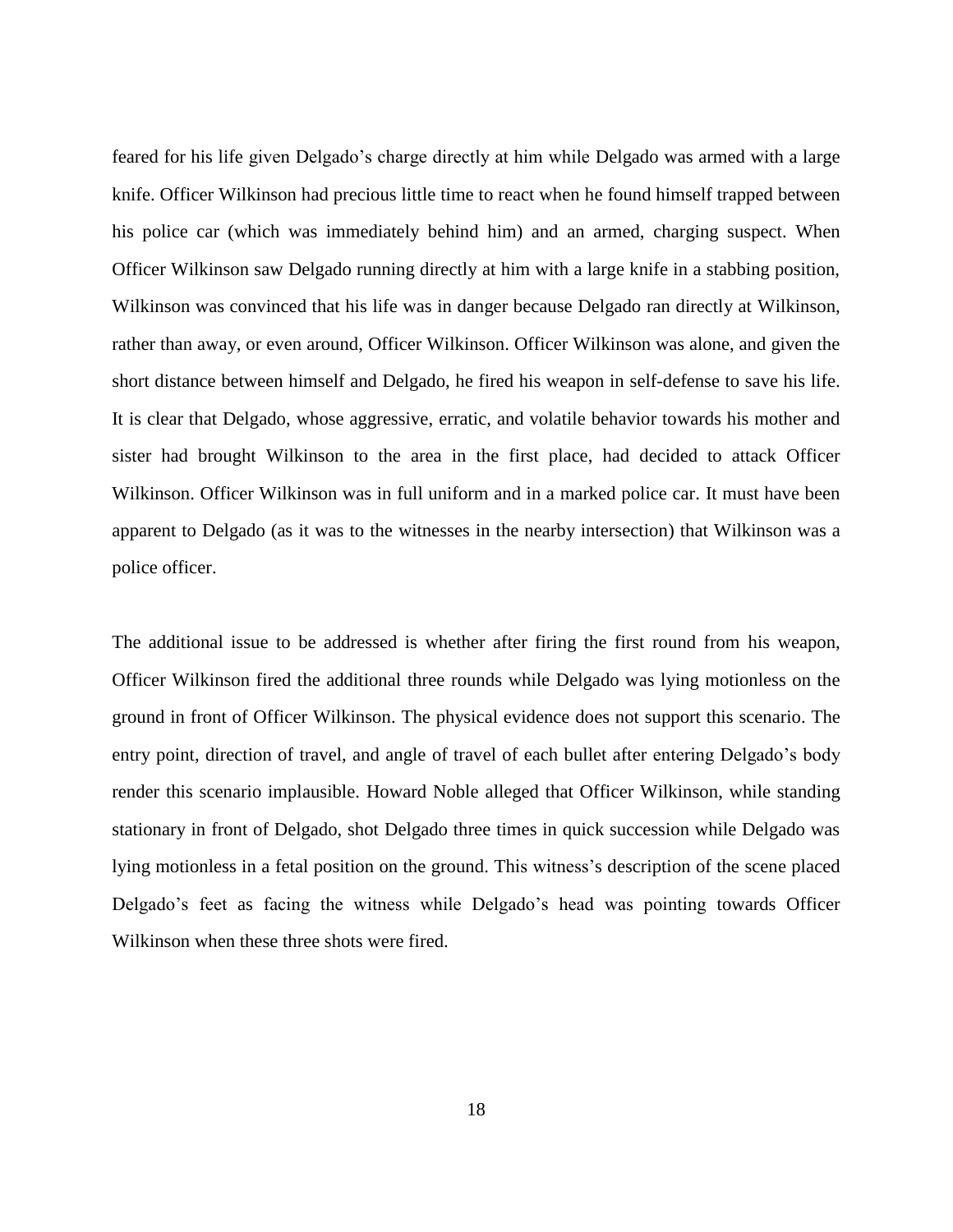Officer Wilkinson fired four rounds, each of which struck Delgado. None of the bullet wounds are consistent with being fired in quick succession from a stationary position, above and in front of a prone body. (See Photograph "A.")



**Photograph "A." (Arrows show directional path of each bullet, not entry points)**

One bullet entered Delgado's right, upper mid-back, and travelled at a slight downward angle from back to front, left to right. The location of the entry wound and angle of travel is inconsistent with being fired from above and in front of a prone body while in a stationary position. Another bullet passed through Delgado's lower left forearm, and entered his left hip,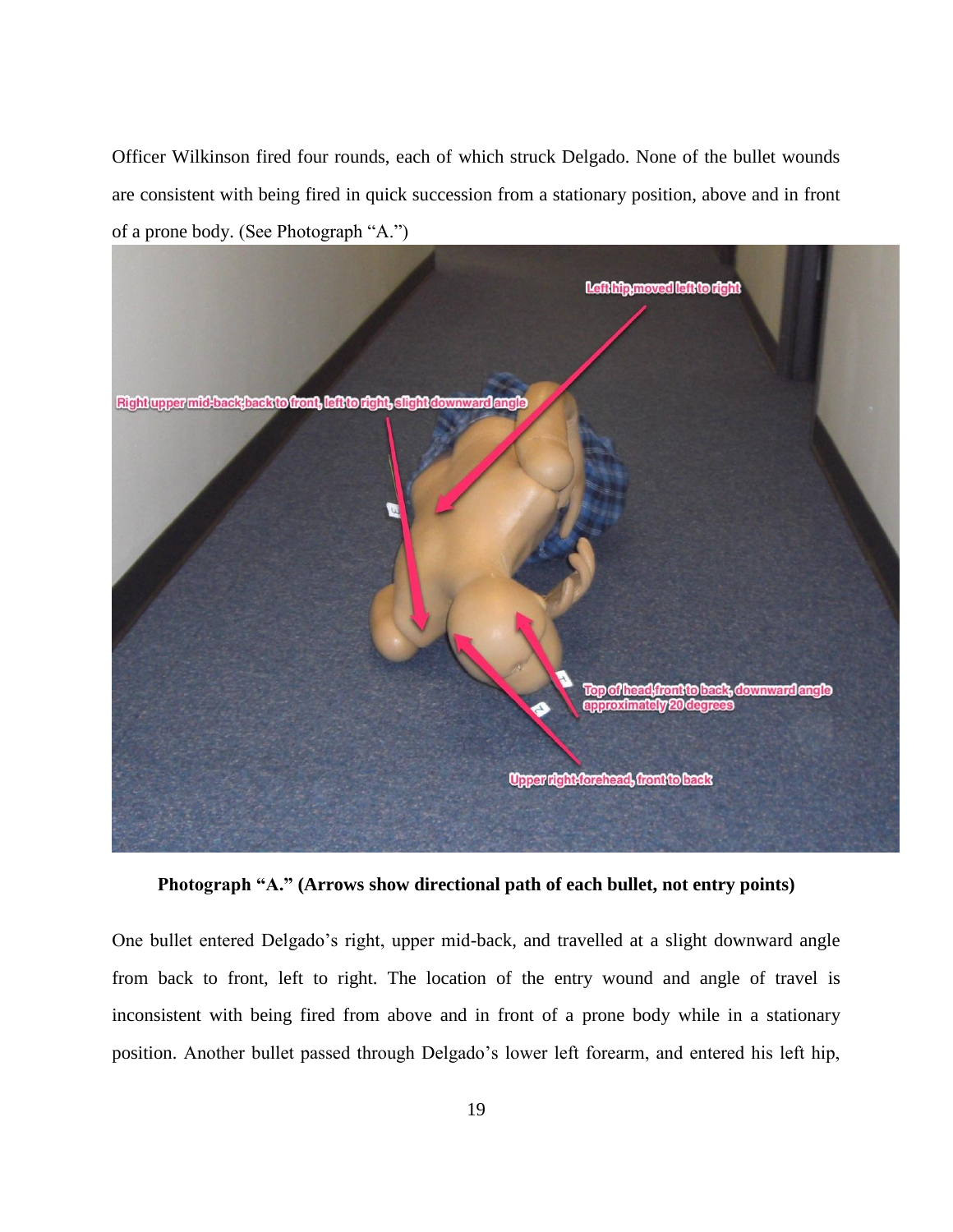and travelled horizontally from left to right through the lower abdomen. The location of the entry wound and angle of travel is inconsistent with being fired from above and in front of a prone body while in a stationary position. Another bullet entered the upper-right forehead, two inches above the center of the right eyebrow. The bullet appeared to travel horizontally. The location of the entry wound and angle of travel is also inconsistent with being fired from above and in front of a prone body while in a stationary position. The only theoretical possibility for this shot being fired from above and in front of a prone body would be if Delgado was raising his head from the ground while looking upwards in the direction of Officer Wilkenson. Another bullet entered the top of the left side of Delgado's skull, two inches behind his hairline. The bullet travelled from front to back and at a downward angle of approximately 20 degrees. The location of the entry wound and angle of travel is also inconsistent with being fired from above and in front of a prone body while in a stationary position. The only theoretical possibility for this shot being fired from above and in front of a prone body would be if Delgado was raising his head from the ground while looking upwards in the direction of Officer Wilkenson. However, the divergent angles of travel for each bullet after entering the head are inconsistent with an upright, stationary shooter firing into a prone, motionless body. (See Photograph "B.")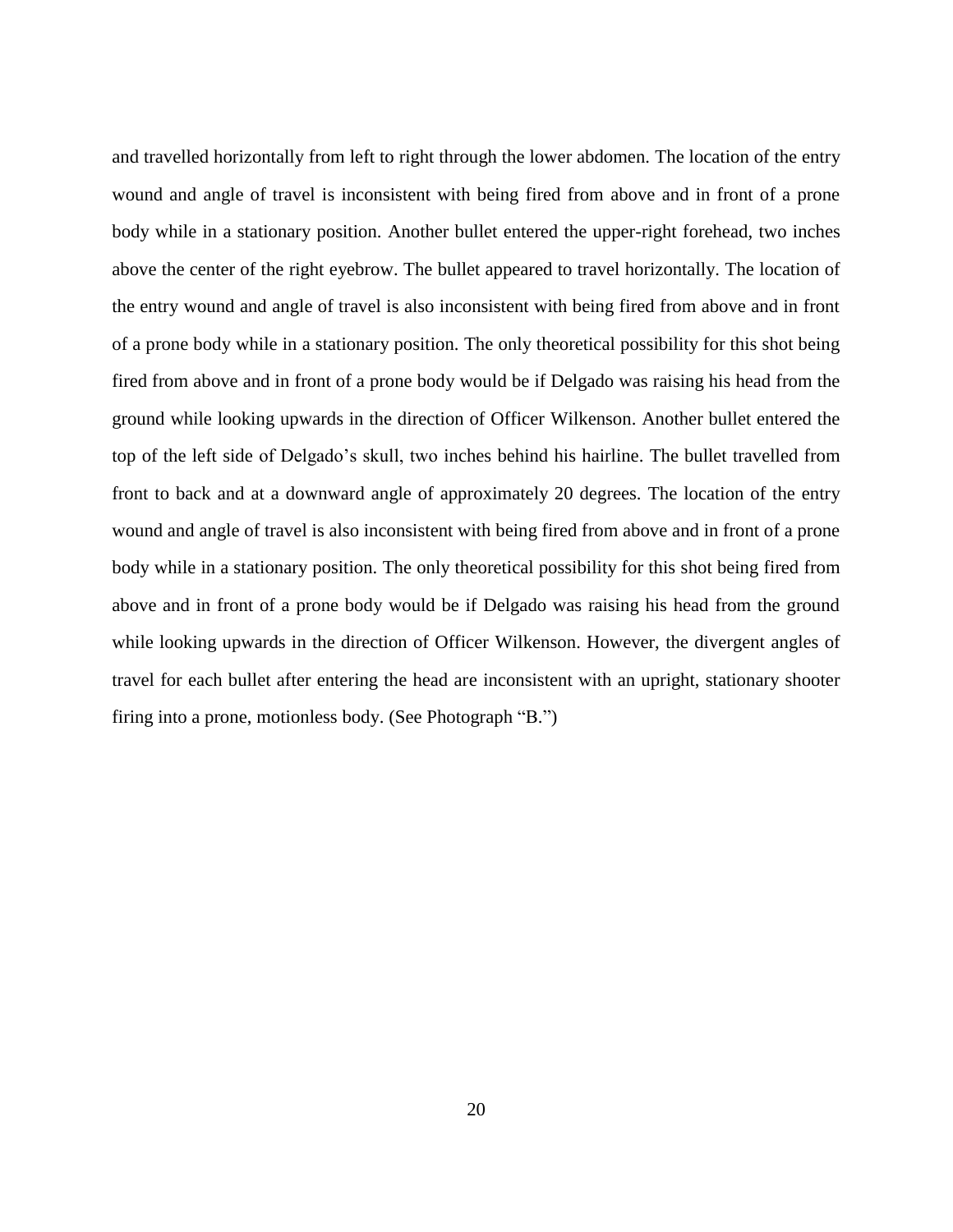

**Photograph "B." (The model is standing upright for illustration purposes but would be facing downward in this context.)** 

In addition, regardless of the direction of each bullet's travel after entering Delgado's body, the varying entry points of each bullet alone is inconsistent with any three shots being fired in any sequence into a prone body from a stationary shooter in front of the body. One bullet entered the left hip. Another bullet entered the right, upper back. Another bullet entered the upper right forehead. Another bullet entered the top of the left side of the head. From a stationary, upright position five to six feet in front of a prone Delgado, no combination of any three of the four shots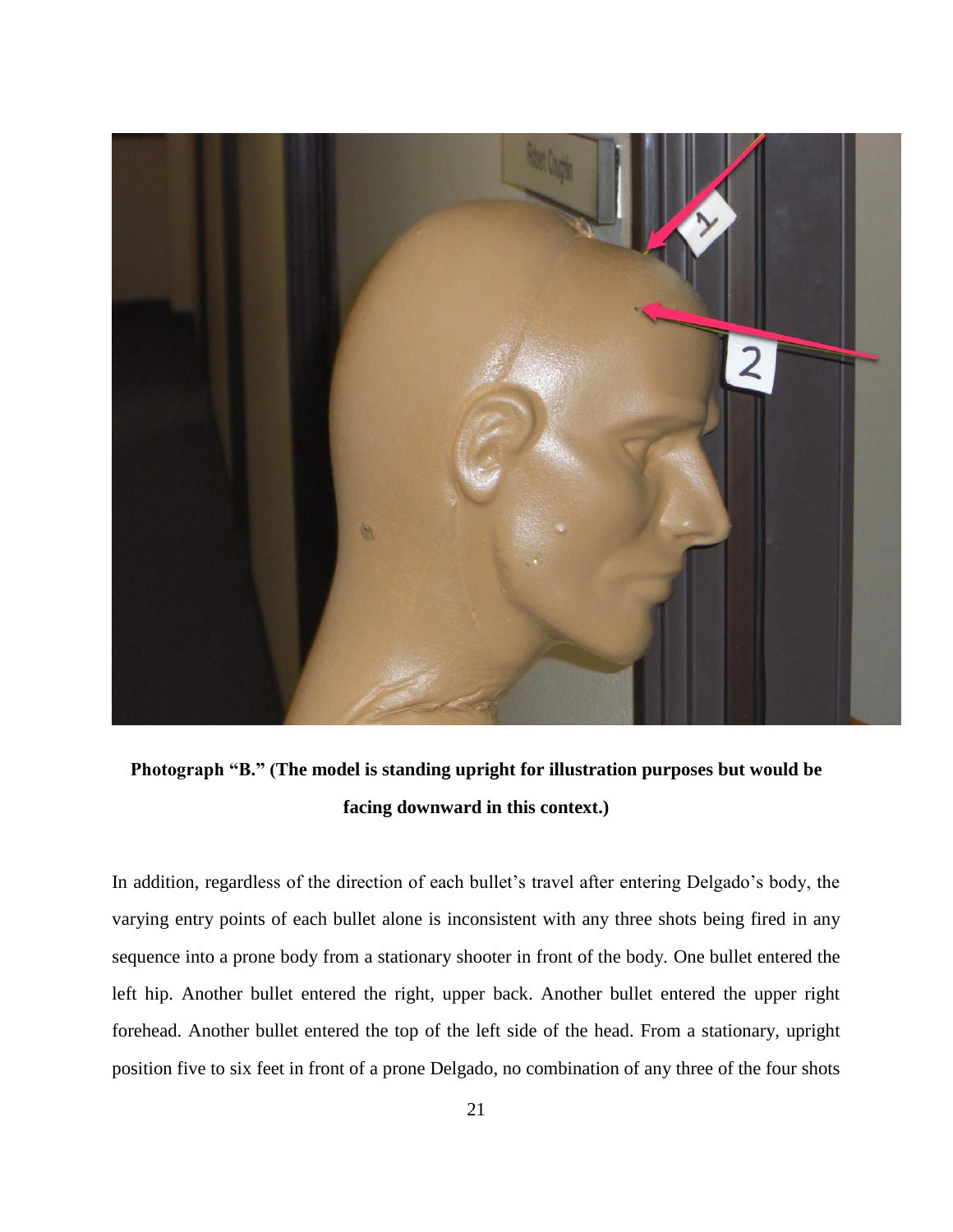fired in quick succession would result in such a divergent shot pattern across Delgado's body. Assuming that Delgado lay motionless in a fetal position as any three of the four shots were fired, Officer Wilkinson would need to move after each shot was fired to account for the divergent entry points of each bullet on Delgado's body. Mr. Noble, however, reported that Officer Wilkinson fired the last three rounds in quick succession from a stationary position as Delgado lay motionless on the ground. The location of each bullet's entry wound and its subsequent travel path is inconsistent with this account. Instead, the movement of Delgado's body as he charged a stationary Officer Wilkinson best explains the diverse entry points and directions of travel for each bullet that entered Delgado's body. It is reasonable to conclude that as Delgado was shot repeatedly as he moved towards Wilkinson that his body twisted and turned, which accounts for the divergent location and direction of travel of each bullet wound. Delgado was moving towards the officer as he was shot, Wilkinson was not.

Delgado had recently been released from jail and was on felony probation. He may have been fearful of the consequences of returning to jail (or prison) since his possession of concealed weapons and use of methamphetamine violated the terms of his felony probation. Based on the statements Delgado made to his probation officer just ten days before the shooting about hearing voices that told him to kill himself, it appears that Delgado was mentally unbalanced, suicidal, and intended to kill or be killed by Officer Wilkinson. Delgado left his residence while his mother was on the phone asking that a 911 call be placed on her behalf. It is reasonable to assume that when Delgado left the residence he knew the police would be arriving soon. This assumption is further supported by witness M.B., who reported Delgado yelled words to the effect of "get out of my house" as Wilkinson's police car first passed Delgado as he walked a short distance from Delgado's residence. This assumption is also supported by Mr. Gibbs' observation that Delgado was pointing back towards Sycamore (in the direction of his residence)